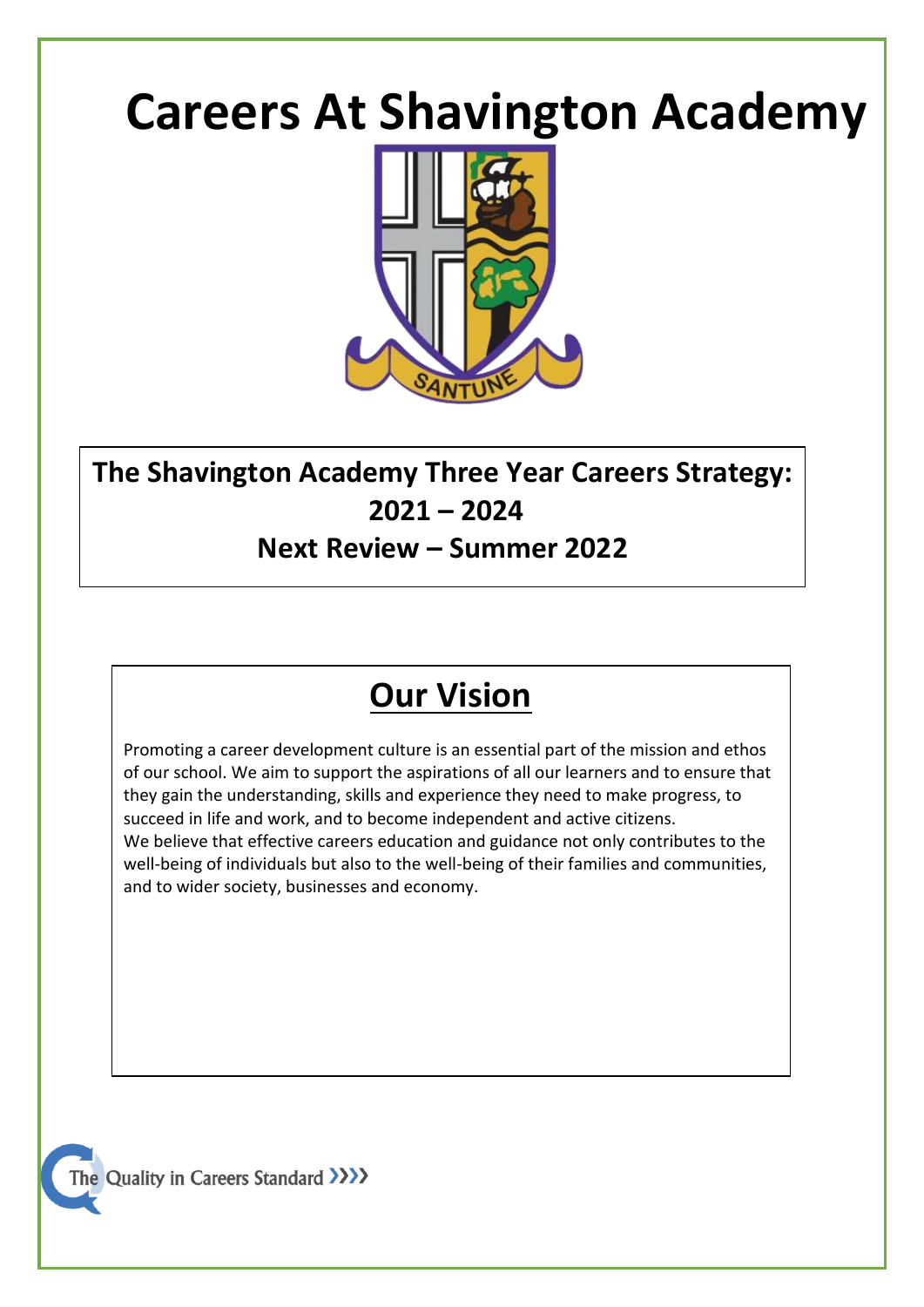### **Our Values**

Our key values at Shavington Academy for each and every pupil to achieve their potential.

The Academy's core values are known across the school through the acronyms **SPARK and GRIT**. Our core values are: **self-regulation, pride, ambition, respect, kindness, gratitude, resilience, integrity, and tolerance**. Whilst all of us play a key role in helping to instil SPARK and GRIT in our pupils, these values also provide a **framework for staff professionalism. Our professionalism is one of the ways that we can ensure that we create a** workplace where all members of the school community feel valued and appreciated. The key values in terms of professionalism are RESPECT, INTEGRITY and TOLERANCE.

#### **RESPECT**

We should always be respectful in our interactions with pupils, colleagues, parents, and other stakeholders. With colleagues especially, being open-minded and assuming best intentions will go a long way to creating a harmonious working environment built on professional trust.

#### **INTEGRITY**

We are all role models for pupils and our (overheard) words and actions carry an extra weight because we are authority figures for the children in our care. Equally, each of us may find that we are role models for colleagues at various stages of their career or as line managers for people in various positions in the Academy. We should all be mindful to make use of line management structures if we have concerns or grievances that need to be addressed. Sometimes, you may feel that you need to 'offload' and 'get something off your chest'. The occasional moan behind closed doors to a trusted colleague happens in every workplace. However, complaining in more public arenas (on corridors or in the staff room, for example) will have a detrimental impact on the atmosphere in school, as well as on a more personal level, and should be avoided.

#### **TOLERANCE**

Tolerance, to put it simply, means adopting an open mind in your interactions with others who, because of our innate and acquired individual differences, are unlike you. It is always beneficial to treat others the way you would like to be treated yourself, despite potential differences in personal values, beliefs, and opinions. Adopting an attitude of inclusion and tolerance is a key fundamental principle in forging relationships built on acceptance and trust.

### **Entitlement**

Learners in Y10 will have the opportunity for a mock interview with appropriate individuals, from local business, colleges, universities and advisors

Learners to be encouraged to make realistic, but inspirational, decisions based on ability, aims and career aspirations

Learners will have access to support in preparation for the transition to further education or training, including building on the softer skills which employer's value

Learners will have access to the 'START' programme to support careers decisions and applications

Where necessary, contact will be made between the advisors, CEIAG Co-ordinator and parents/carers to support applications and transition

External speakers will be invited in to support student learning and to support the thinking and decisionmaking process

The CEIAG lead maintains and oversees the tracking data of applications and destination data of leavers

A Future's Fair is organised yearly to provide access to local businesses, colleges, training providers, universities and the armed forces for all year groups, parents and the community

Planning and implementation of work experience for Year 10, with a view to promoting independent learning skills and aspirational placements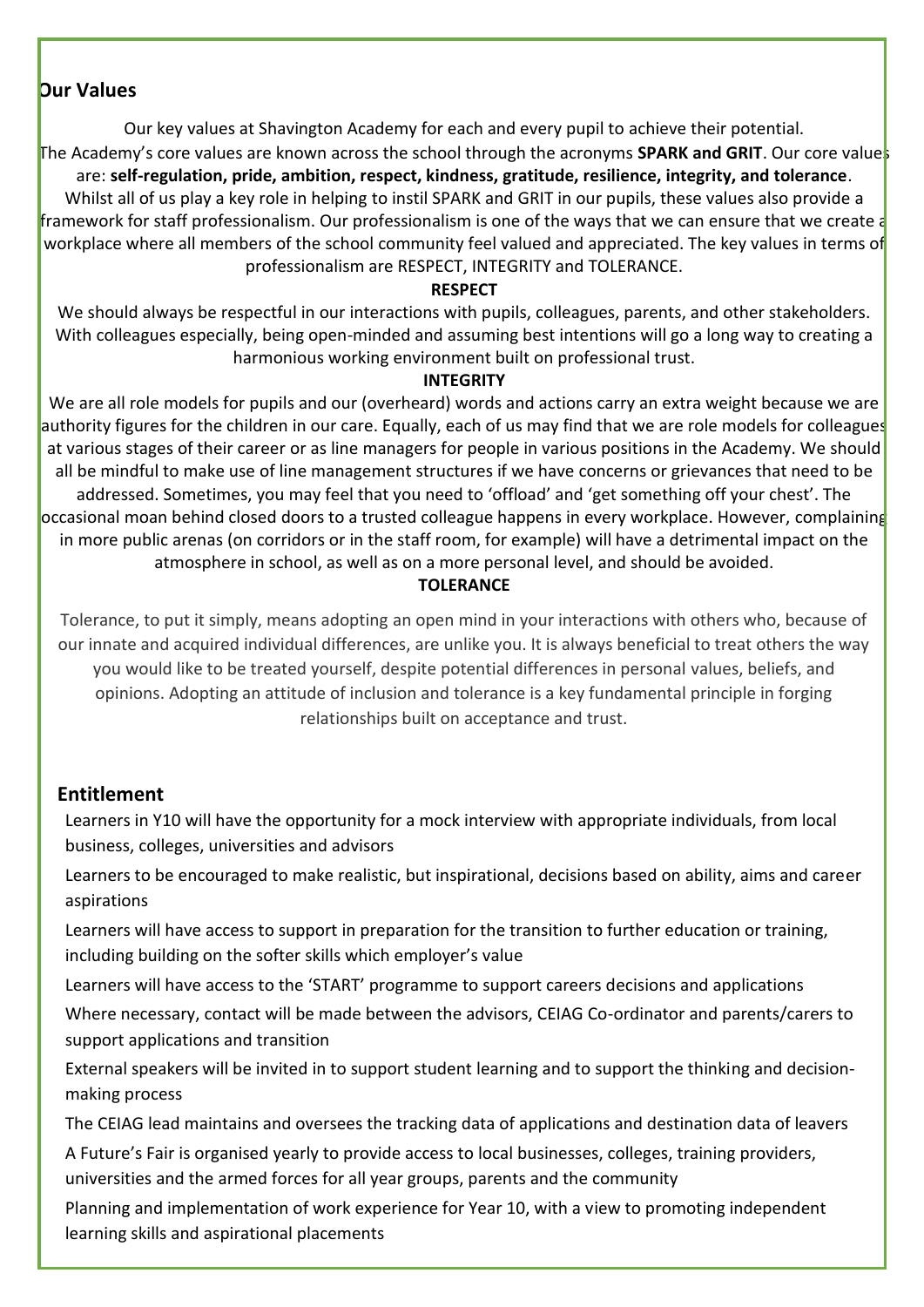All information is given without bias and prejudice regardless of race, gender, religion, disability, background, financial implications or sexuality.

## **Aims and Objectives**

The careers education, information and guidance programme is designed to meet the needs of each and every

 learner at Shavington Academy. It is differentiated to ensure progression through activities that are appropriate to our pupils' stages of career learning (START Programme Activity Framework by Year), planning and development.

## **The main development aims of the careers provision at Shavington Academy are:**

- The CEIAG lead has access to staff to support and develop the in-school programme and to work together to organise activities
- The CEIAG lead will use Compass+ which is a supporting tool from The Careers & Enterprise Company which will help benchmark, manage, track and report on Shavington Academy's careers programme.
- A member of the governing body has been allocated the position of Careers Link
- Regular meetings will see the CEIAG lead supported in evaluating the programme and the activities in which learners are engaged to inform future developments
- The governing body will receive reports on the progress of CEIAG at regular intervals
- The Careers Lead is a member of ELT, line managed by a member of SLT and they meet weekly Develop and maintain a culture of high aspirations through a fully embedded career education, advice, information and guidance programme.
- To raise and track learners' engagement within the careers programme during their journey through The Link School and evaluate to ensure that learners are supported in raising their aspirations whilst being mindful of the ever-changing and competitive world around them.
- Build a continuously increasing and relevant network of partners and providers who can engage learners in developing their career pathways. These partners will work in partnership with subject areas/key stages to develop collaborations enabling opportunities for learners to see clear links between their subject learning and the world of work.

## **To achieve the objectives, we will:**

Ensure that the governing body is actively involved in shaping careers policy and strategy through its committee structure.

Identify a senior member of staff to advise the senior leadership team and governors on curriculum, staffing and resource requirements; and to lead the development, implementation and evaluation of the school's careers provision with the support of other key post holders (e.g. Careers Co-ordinator, SENCO) and specialist careers staff.

Commission independent careers guidance services from individuals/organisations that meet the standards set by the Quality in Careers Standard

Set out clearly the contribution expected of all staff, including subject teachers and tutors for students' career learning and planning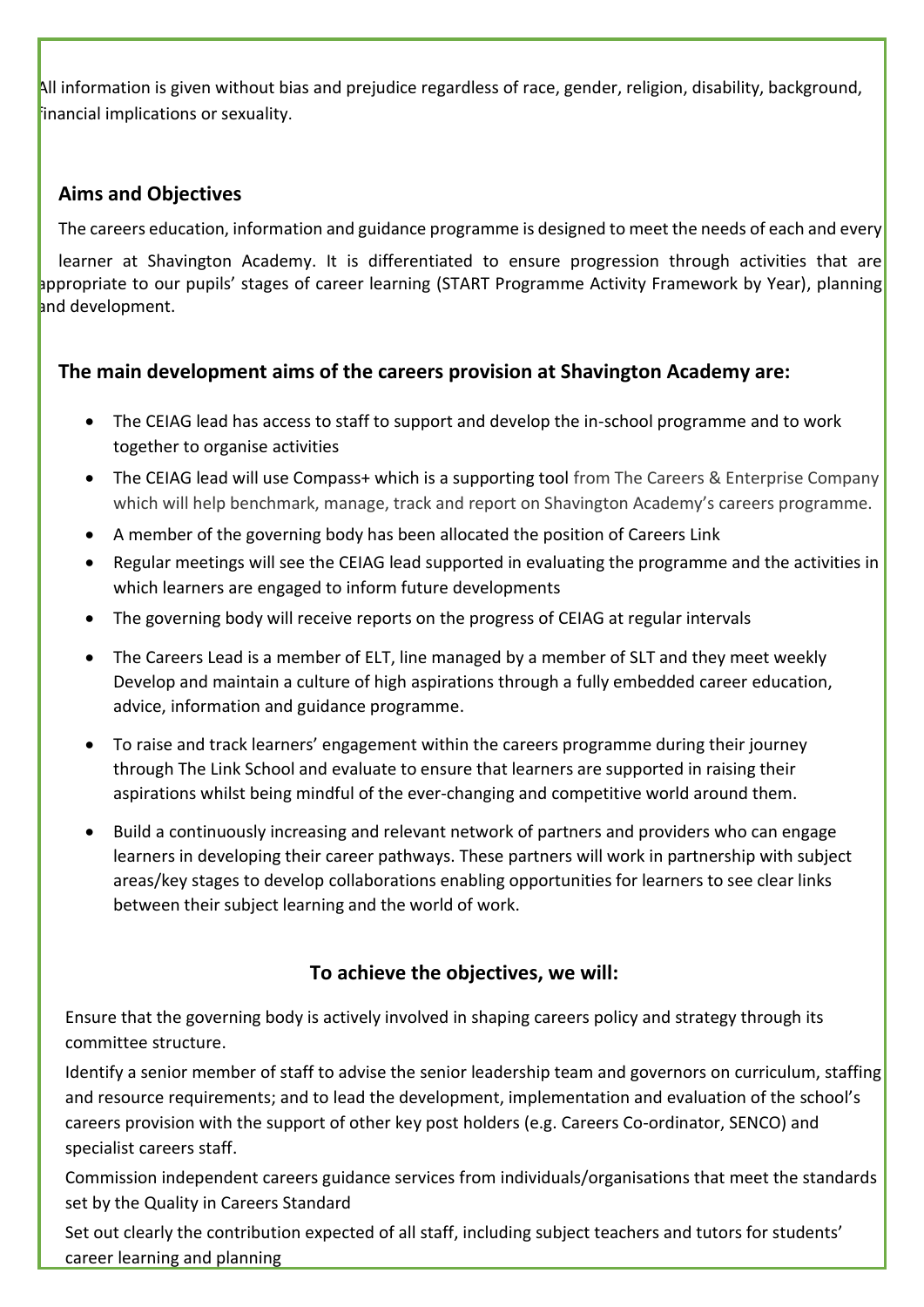Communicate the benefits of effective provision to our partners, including feeder schools, and engage them in coordinating provision

Actively involve learners themselves in the planning, delivery and evaluation of the careers programme Actively seek to evaluate and reflect on practice, including evaluations from parents, learners and outside agencies

## **Legal framework**

This Strategic Careers Plan has due regard to legislation and statutory guidance, including, but not limited to, the following:

- DfE 'Careers guidance and access for education and training providers' 2018
- Education Act 1997
- Education and Skills Act 2008
- Apprenticeships, Skills, Children and Learning Act 2009
- Equality Act 2010
- Children and Families Act 2014
- Technical and Further Education Act 2017

## **Roles and responsibilities**

### **The Governing Body is responsible for:**

- Ensuring that all registered learners are provided with independent careers guidance from Year 7 to Year 11
- Ensuring that arrangements are in place to allow a range of education and training providers to access all learners and inform them about approved technical education qualifications and apprenticeships. Ensuring the Baker Clause-2018 is adhered to.
- Ensuring that the guidance includes information on the range of education or training options, including apprenticeships and technical education routes.
- Ensuring the Careers Policy does not discriminate on any grounds, including but not limited to: ethnicity/national origin, culture, religion, gender, disability or sexual orientation.
- Handling complaints regarding this policy as outlined in the school's Complaints Procedure Policy.
- Providing clear advice and guidance to the Head Teacher on which they can base a strategy for careers education and guidance which meets the school's legal requirements.

## **The Careers Leader is responsible for:**

### **Leadership:**

- Leading the team of teachers, administrators, external partners and others who deliver career guidance
- Advising the SLT Team on policy, strategy and resources for career guidance and how they meet Gatsby Benchmarks.
- Reporting to SLT and Link Governor.
- Reviewing and evaluating career guidance and providing information for school development planning, Ofsted.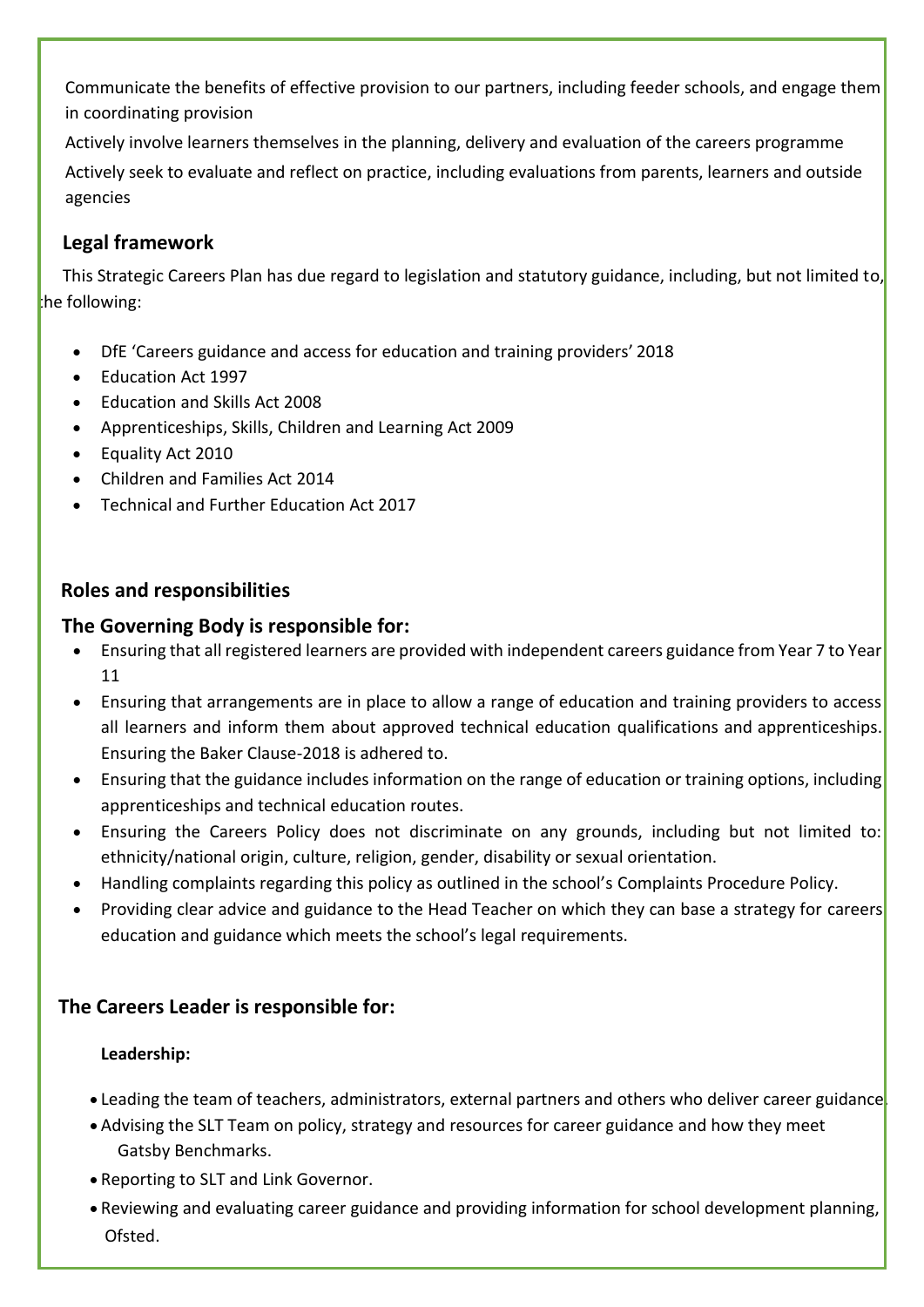- Preparing and implementing a career guidance development plan and ensuring details of careers detailed on the school's website.
- Understanding the local and national labour market information.
- Ensuring compliance with the legal requirements to provide independent career guidance in schools, give access to providers of technical education or apprenticeships, including publishing Baker Clause – 2018, policy statement and provider access policy on school website.

#### **Management:**

- Planning the programme of activity in career guidance
- Briefing and supporting teachers and tutors involved in career guidance
- Monitoring delivery of career guidance across the eight Gatsby benchmarks, using the Compass+ tool.
- Supporting tutors, providing information and advice.
- Managing the work of other colleagues who are part of the careers team.
- Ensuring that colleges and apprenticeship advisors have access to pupils to share information on opportunities – assemblies, webinar invitations etc.
- Managing the careers budget.
- Managing own CPD and supporting the ongoing CPD of colleagues in the careers team and whole school.

#### **Co-ordination**

- Managing the provision of careers and labour market information START Programme activities.
- Managing the careers section of the school's website, ensuring information is accurate and up to date.
- Liaising with SPARK, SENCO and Curriculum Leaders to plan their career links / contribution in careers guidance.
- Liaising with SENCO/ LA/heads of year to identify pupils needs and guidance.
- Referring pupils to career advisor.
- Co-ordinating encounters with employers and work experience.
- Communicating with parents and pupils.

#### **Networking**

- Establishing and developing links with FE colleges, apprenticeship providers and universities**.**
- Establishing and developing links with employers.
- Negotiating a service level agreement with the local authority- 'Journey First' scheme for vulnerable pupils as appropriate.
- Commissioning career guidance services as required.
- Managing links with the Local Enterprise Partnership (LEP) and other external organisations.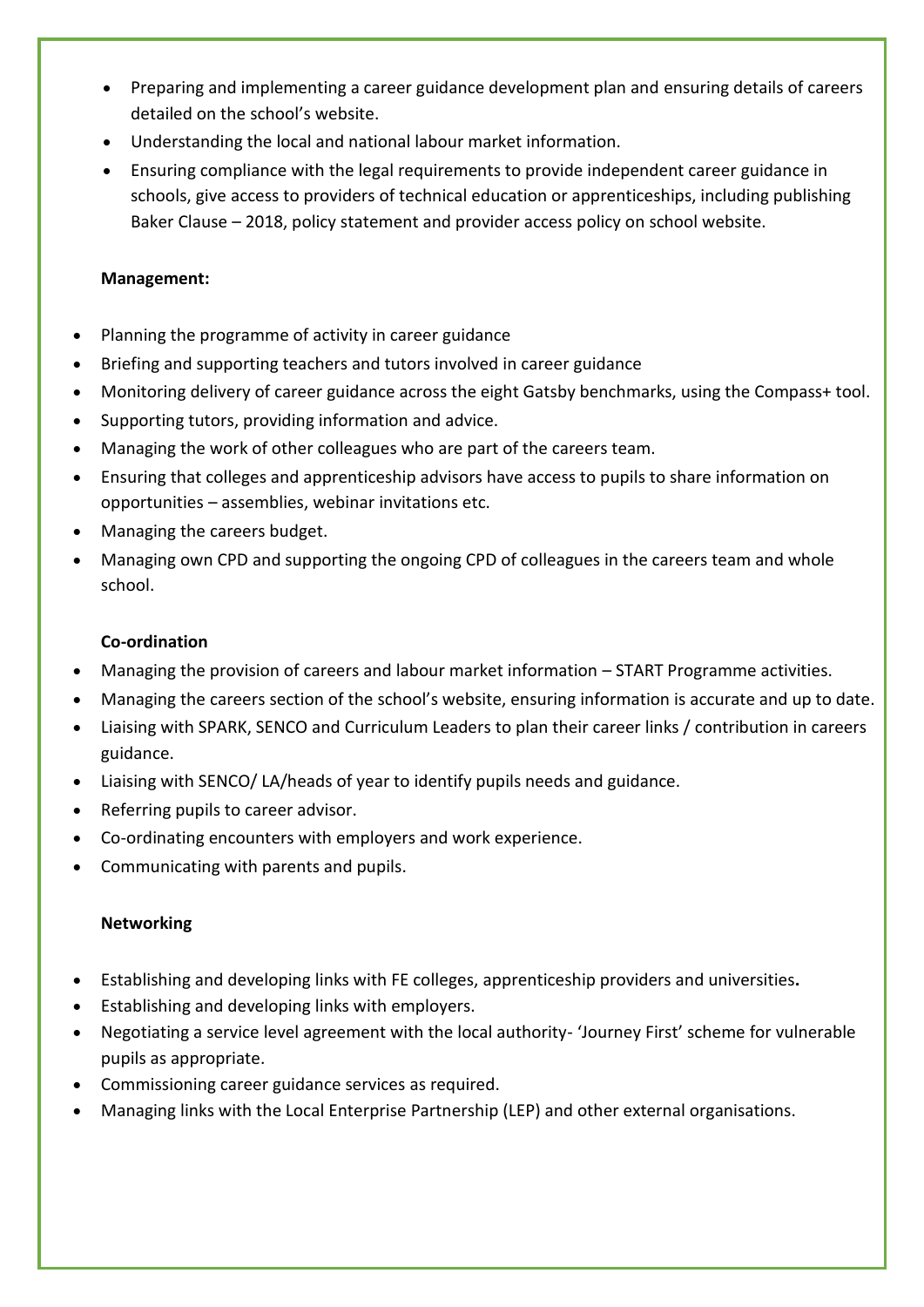## **Teaching and support staff are responsible for:**

- Ensuring careers education is planned into their lessons and is shown in planning.
- Attending any relevant CPD or training to ensure they are up-to-date with the school's causplan.
- Promoting careers guidance in the classroom.
- Creating a learning environment that allows and encourages pupils to tackle real lifechallenges, manage risks and develop skills that can be applied to the workplace.

## **Addressing the needs of pupils**

 All forms of stereotyping will be prohibited in the careers advice and guidance that is provided,to ensure learners from all backgrounds, gender and diversity groups, and those with SEND, can consider the widest possible range of careers.

Comprehensive and accurate records will be keptto support the career development of learners. Destination

data will be retained by the school for at least three years. Information about destinations, e.g. the percentage

of pupils attending different settings will be published on Shavington Academy's website.

## **Targeted support**

The school will work with the LA to identify learners who need targeted support or those whoare at

risk of not participating in post-16 pathways. Agreements will be made over how these learners can be referred

for support from LA – Youth support team and sign onto 'Journey First' scheme.

## **Pupils with SEND**

The careers leader will work closely with the SENDCO and other staff to support learners with understanding different career pathways and how to develop the necessary skills, knowledge, experience and qualifications to succeed and fulfil their potential. The school will work with families of learners to help them understand what career options are available. Independent Careers Advisor and where applicable the Local Authority Youth Support Team will work with individual pupils to provide best career pathways to meet individual needs.

Careers guidance will focus on a learner's career aspirations and the post-16 options which are malikely to give the learner a pathway into employment or HE. Annual reviews for a learner's EHC plan will be informed by good careers guidance.

When arranging work experience for learners, the school will work with the employer to provide any additional support that will be needed during the work placement.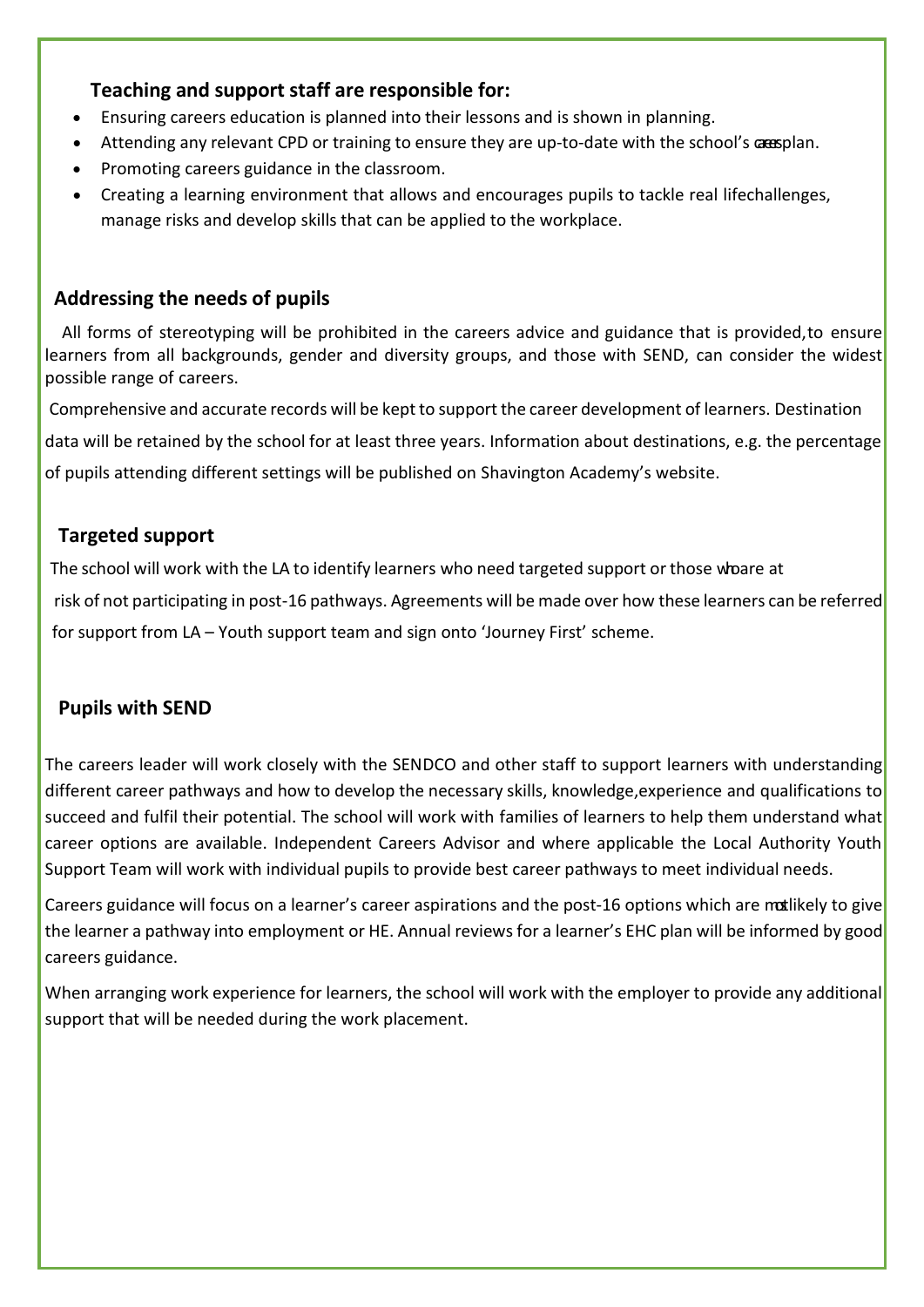## **Careers at Shavington Academy**

Shavington Academy is working to develop a CEIAG programme and work plan that follows both statutory guidance and Gatsby Benchmarks. Sir John Holman identified the following benchmarks of good CEIAG, following expensive research and the services of Price Waterhouse Cooper and DFE Guidance 'Careers guidance and access for education and training providers- July 2021:

- A stable career programme
- Learning from career and labour market information
- Addressing the needs of each learner
- Linking curriculum learning to careers
- Encounters with employers and employees
- Experience of workplaces
- Encounters with further and higher education
- Personal guidance

## **The Gatsby Benchmarks**

## An overview of the Gatsby Benchmarks

## The Gatsby Benchmarks set out a framework for schools to deliver 'good career guidance'.

| A stable careers                                            | Every school should have an embedded programme of career education and guidance that                                                                                                                                                                                                                     |  |
|-------------------------------------------------------------|----------------------------------------------------------------------------------------------------------------------------------------------------------------------------------------------------------------------------------------------------------------------------------------------------------|--|
| programme                                                   | is known and understood by students, parents, teachers, governors and employers.                                                                                                                                                                                                                         |  |
| Learning from<br>career and<br>labour market<br>information | Every student, and their parents, should have access to good quality information about<br>future study options and labour market opportunities. They will need the support of an<br>informed adviser to make best use of available information.                                                          |  |
| Addressing the                                              | Students have different career guidance needs at different stages. Opportunities for advice                                                                                                                                                                                                              |  |
| needs of each                                               | and support need to be tailored to the needs of each student. A school's careers programme                                                                                                                                                                                                               |  |
| student                                                     | should embed equality and diversity considerations throughout.                                                                                                                                                                                                                                           |  |
| Linking curriculum<br>4.<br>learning to careers             | All teachers should link curriculum learning with careers. STEM subject teachers should<br>highlight the relevance of STEM subjects for a wide range of future career paths.                                                                                                                             |  |
| <b>Encounters with</b>                                      | Every student should have multiple opportunities to learn from employers about work,                                                                                                                                                                                                                     |  |
| employers and                                               | employment and the skills that are valued in the workplace. This can be through a range of                                                                                                                                                                                                               |  |
| employees                                                   | enrichment activities, including visiting speakers, mentoring and enterprise schemes.                                                                                                                                                                                                                    |  |
| <b>Experiences of</b><br>workplaces                         | Every student should have first-hand experiences of the workplace through work visits,<br>work shadowing and/or work experience to help their exploration of career opportunities<br>and to expand their networks.                                                                                       |  |
| <b>Encounters with</b>                                      | All students should understand the full range of learning opportunities that are available to                                                                                                                                                                                                            |  |
| further and higher                                          | them. This includes both academic and vocational routes and learning in schools, colleges,                                                                                                                                                                                                               |  |
| education                                                   | universities and in the workplace.                                                                                                                                                                                                                                                                       |  |
| Personal guidance                                           | Every student should have opportunities for guidance interviews with a Careers Adviser,<br>who could be internal (a member of school staff) or external, provided they are trained to an<br>appropriate level. These should be available whenever significant study or career choices<br>are being made. |  |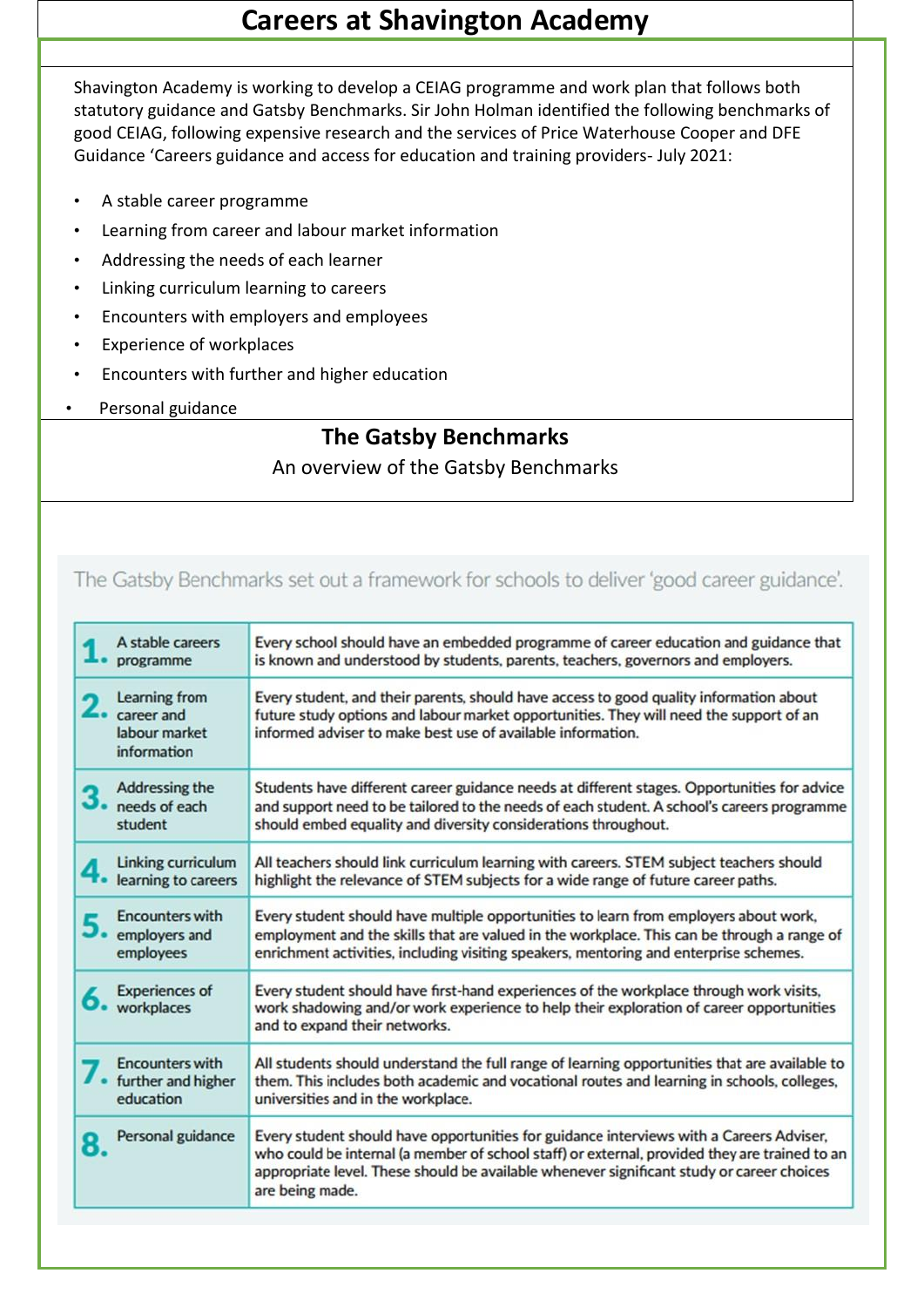## **Careers at Shavington Academy**

## **Our Strategic Objectives**

## **Strategic Objective 1:**

Covid-19 recovery - to re-introduce Careers activities via START Programme following a specific activity framework differentiated by Year Group and START activity.

|                               | Benchmarks 1, 2, 3 and 7                                                                                                                                                                                                                                                                                                                                                                                                                                                                                                                                                                                                          |                                                                                                                                                                                                                                                                                                                                                                                                                                                                                                                                                                                                    |  |  |  |
|-------------------------------|-----------------------------------------------------------------------------------------------------------------------------------------------------------------------------------------------------------------------------------------------------------------------------------------------------------------------------------------------------------------------------------------------------------------------------------------------------------------------------------------------------------------------------------------------------------------------------------------------------------------------------------|----------------------------------------------------------------------------------------------------------------------------------------------------------------------------------------------------------------------------------------------------------------------------------------------------------------------------------------------------------------------------------------------------------------------------------------------------------------------------------------------------------------------------------------------------------------------------------------------------|--|--|--|
| Year                          | What will success look like (Targets)? What do                                                                                                                                                                                                                                                                                                                                                                                                                                                                                                                                                                                    | What actions we will take as a school to achieve                                                                                                                                                                                                                                                                                                                                                                                                                                                                                                                                                   |  |  |  |
|                               | we want to achieve?                                                                                                                                                                                                                                                                                                                                                                                                                                                                                                                                                                                                               | these targets?                                                                                                                                                                                                                                                                                                                                                                                                                                                                                                                                                                                     |  |  |  |
|                               | Shavington Academy Careers re-introduction of<br>$\bullet$<br>START package, providing a Career Framework of<br>activities linked to GATSBY Benchmarks, to help<br>develop pupils personal career pathway.<br>CPD - re-introducing START package- Teaching<br>$\bullet$                                                                                                                                                                                                                                                                                                                                                           | SLT authority to purchase package following<br>$\bullet$<br>presentation by Careers Leader.<br>Letters of introduction and power point user guide<br>$\bullet$                                                                                                                                                                                                                                                                                                                                                                                                                                     |  |  |  |
|                               | staff, pupils and parents aware of how to use<br>the package and are confident of using package<br>to maximize career knowledge / skills.<br>All pupils & staff issued with new START logon<br>and password information to access the site.                                                                                                                                                                                                                                                                                                                                                                                       | sent to all parents/carers, teaching staff, SLT etc.<br>Website updated with CPD materials to support all<br>stakeholders.<br>Pupils to be introduced to and informed of set<br>$\bullet$<br>activity by Form tutor. Pupils to complete own                                                                                                                                                                                                                                                                                                                                                        |  |  |  |
| <b>Year One (2021-2022)</b>   | Form tutors to follow SOW / Framework of<br>activities provided by Careers Leader.<br>Pupils developing their career knowledge and<br>skills by completing set activities.<br>TEAMs - questionnaires to establish pupil<br>feedback/voice and career knowledge<br>retention.                                                                                                                                                                                                                                                                                                                                                      | profile and activity in home setting supported by<br>parents/carers.<br>Careers Leader to review pupil activity via START<br>$\bullet$<br>reporting facility. Careers Leader to discuss results<br>with Form Tutors<br>Careers Leader to formulate questionnaires -<br>FORMS to ascertain pupil voice feedback.                                                                                                                                                                                                                                                                                    |  |  |  |
| <b>Year Two (2022-2023)</b>   | <b>Development of START Activity Framework-</b><br>$\bullet$<br>following review and feedback from pupil voice<br>questionnaire data.<br>CPD-START Programme for NEW staff and new<br>$\bullet$<br>pupil intake.<br>Pupils are able to discuss / provide feedback<br>$\bullet$<br>relating to completed careers activities with<br>confidence - linking with GATSBY benchmarks.<br>Pupils maintain a career focus and develop their<br>$\bullet$<br>knowledge and understanding of various job<br>roles/industries both locally and nationally. Pupils<br>building self-confidence in discussing their own<br>career aspirations. | Meaningful SOW & Framework of activities in place<br>$\bullet$<br>for pupils to continue to develop their career<br>knowledge/skills.<br>New Staff and new pupil / parents and carers informed<br>$\bullet$<br>and provided with CPD materials to be able to use<br>programme with confidence.<br><b>FORMS - Questionnaires &amp; START Activity reports to</b><br>$\bullet$<br>check pupils' responses / knowledge to career based<br>questions.<br>Continue to review / differentiate START activities.<br>$\bullet$<br>Pupils taking ownership of career pathways next career<br>steps post 16. |  |  |  |
| <b>Year Three (2023-2024)</b> | Pupils of each year group fully engaged,<br>$\bullet$<br>developing career knowledge, skills, personal<br>skills, skills what employers are looking for.<br>Pupils completing advanced / expert activities to<br>$\bullet$<br>support their career ambitions. Pupils taking<br>ownership of career pathways. Pupils post 16<br>career pathways in place. Pupils have a clear<br>understanding of FE, T-Level, apprenticeship<br>criteria / opportunities available.                                                                                                                                                               | Ensure careers focus in place for staff and parental<br>$\bullet$<br>support is maintained. Communication with parents<br>is imperative to maintain focus and support.<br>Pupils encouraged to challenge themselves on<br>$\bullet$<br>completing advanced/expert activities. Pupils provided<br>with additional CPD materials on T-Levels,<br>Apprenticeships, A levels, BTEC Tech' Awards etc.                                                                                                                                                                                                   |  |  |  |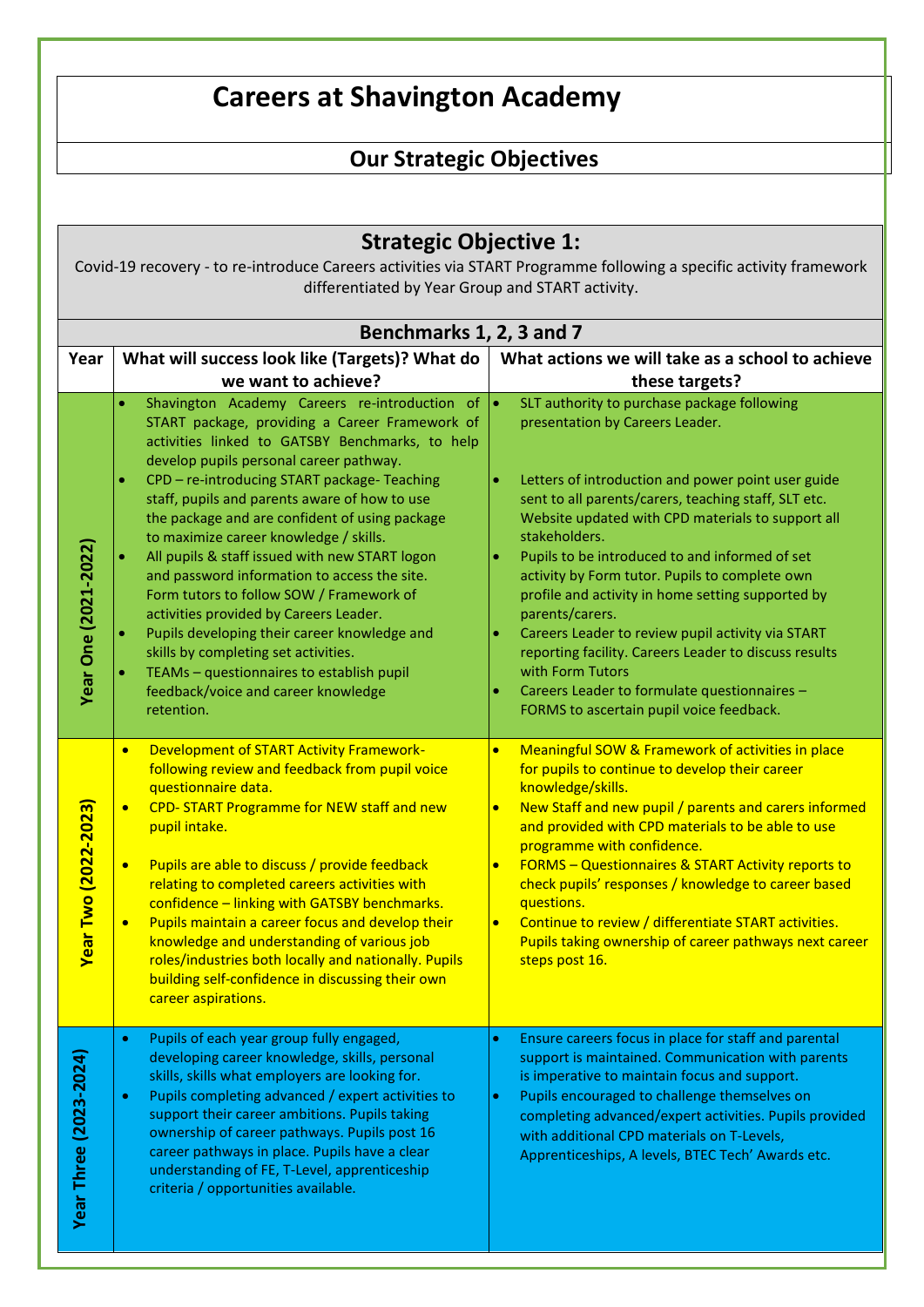## **Strategic Objective 2:**

To provide Career CPD information / materials/ opportunities / for all stakeholders which will enhance career knowledge and skills and thus enable informed decision making regarding future career pathways.

| Benchmarks 1, 2, 3,5,7 and 8                                                                                                                                                                                                                                                                                                                                                                                                                                                                                                                                                                                                                                                                                                                                                                                                                                                                                                                                                          |                                                                                                                                                                                                                                                                                                                                                                                                                                                                                                                                                                                                                                                                                                                                                                                                                                                                                                                                                                                 |  |  |  |
|---------------------------------------------------------------------------------------------------------------------------------------------------------------------------------------------------------------------------------------------------------------------------------------------------------------------------------------------------------------------------------------------------------------------------------------------------------------------------------------------------------------------------------------------------------------------------------------------------------------------------------------------------------------------------------------------------------------------------------------------------------------------------------------------------------------------------------------------------------------------------------------------------------------------------------------------------------------------------------------|---------------------------------------------------------------------------------------------------------------------------------------------------------------------------------------------------------------------------------------------------------------------------------------------------------------------------------------------------------------------------------------------------------------------------------------------------------------------------------------------------------------------------------------------------------------------------------------------------------------------------------------------------------------------------------------------------------------------------------------------------------------------------------------------------------------------------------------------------------------------------------------------------------------------------------------------------------------------------------|--|--|--|
| What will success look like (Targets)? What do                                                                                                                                                                                                                                                                                                                                                                                                                                                                                                                                                                                                                                                                                                                                                                                                                                                                                                                                        | What actions we will take as a school to achieve                                                                                                                                                                                                                                                                                                                                                                                                                                                                                                                                                                                                                                                                                                                                                                                                                                                                                                                                |  |  |  |
| we want to achieve?                                                                                                                                                                                                                                                                                                                                                                                                                                                                                                                                                                                                                                                                                                                                                                                                                                                                                                                                                                   | these targets?                                                                                                                                                                                                                                                                                                                                                                                                                                                                                                                                                                                                                                                                                                                                                                                                                                                                                                                                                                  |  |  |  |
| All pupils, staff and parents to receive CPD materials<br>$\bullet$<br>(Power Point / Intro Letter) for Careers START<br>Programme. This will enable pupils, parents and<br>staff to access Career activities following a<br>differentiated activity framework.<br>To establish staff Career CPD requirements.<br>$\bullet$<br>Careers Leader to develop own Career Knowledge<br>$\bullet$<br>/ skill set.<br>To provide a CPD Careers Library using TEAMS<br>$\bullet$<br>Group-staff and pupils able to access and develop<br>career knowledge.<br>To ensure Careers Access arrangements are in<br>٠<br>place / provided for FE, colleges and other training<br>providers to provide CPD information on T Levels,<br>Apprenticeships, A Levels etc.<br>Parents provided with CPD materials to develop<br>$\bullet$<br>their knowledge / skills.<br>To provide CPD Careers materials / information for<br>all stakeholders                                                           | Careers Leader to provide START CPD information to<br>$\bullet$<br>all stakeholders via email, school comms & website.<br>Careers Leader to review pupil activity and review<br>data from START reporting facility.<br>Careers Leader to formulate a FORMS Questionnaire<br>$\bullet$<br>to establish staff Career CPD Requirements.<br>Careers Leader to undertake CEC/Derby University<br>$\bullet$<br>Certificate in Careers Leadership qualification.<br>Careers Leader to set up a Careers Info' Group on<br>$\bullet$<br>TEAMS which will provide CPD information relating to<br>qualifications / training.<br>Virtual assemblies to be arranged for Years 8-11 to<br>$\bullet$<br>provide technical qualification information / courses<br>e.g. T levels, Apprenticeships, BTECS etc.<br>Careers Leader to provide parents/carers via school<br>$\bullet$<br>comms with PowerPoint presentations from FE<br>Colleges.<br>Update website with CPD materials.<br>$\bullet$ |  |  |  |
| Compass+ - Curriculum subject representatives to<br>$\bullet$<br>monitor and update subject specific career events<br>/ opportunities for pupils / staff within their<br>departments.<br>CPD- TEAMS Group Library to be updated and CPD<br>$\bullet$<br>materials added to for Staff - focus on careers<br>maintained for new & existing staff.<br><b>Careers Leader to ensure Quality Standard in</b><br>$\bullet$<br>Careers recommendations / actions met.<br><b>START Programme- Framework activities updated</b><br>$\bullet$<br>& included in SPARK lesson SOW.<br>Speakers for Schools - assembly / webinar<br>$\bullet$<br>presentations to deliver career information<br>specific to jobs/industries.<br>Website up to date with CPD materials for all<br>stakeholders. Career events showcased as part of<br><b>Careers Programme.</b><br>Careers Key Events Coordinators - Fully aware of<br>roles and responsibilities in actioning key events as<br>per annual schedule. | Staff training/CPD on Compass+. CEC website training<br>$\bullet$<br>video's & CPD material s to be used plus CPD from<br>Careers Leader as required.<br>Careers Leader to upload CPD materials & CPD<br>opportunities for staff.<br>Careers Leader to review and act upon<br>recommendations from 3Year revalidation report &<br>update Strategic plan / development plan.<br>Careers Leader to discuss / plan with SPARK CL<br>$\bullet$<br>Activity Framework prior to new academic year.<br><b>Careers Leader to liaise with Crewe &amp; Nantwich</b><br>Pledge / LEP & Speakers for Schools representative,<br>FE Colleges & Enterprise advisor- map/schedule of<br>events for academic year.<br>Careers Leader to monitor & update website.<br>Careers Leader to provided CPD training for existing/<br>$\bullet$<br>new coordinators to ensure stakeholder feedback is<br>acted upon. Quality assurance is in place.                                                     |  |  |  |
|                                                                                                                                                                                                                                                                                                                                                                                                                                                                                                                                                                                                                                                                                                                                                                                                                                                                                                                                                                                       |                                                                                                                                                                                                                                                                                                                                                                                                                                                                                                                                                                                                                                                                                                                                                                                                                                                                                                                                                                                 |  |  |  |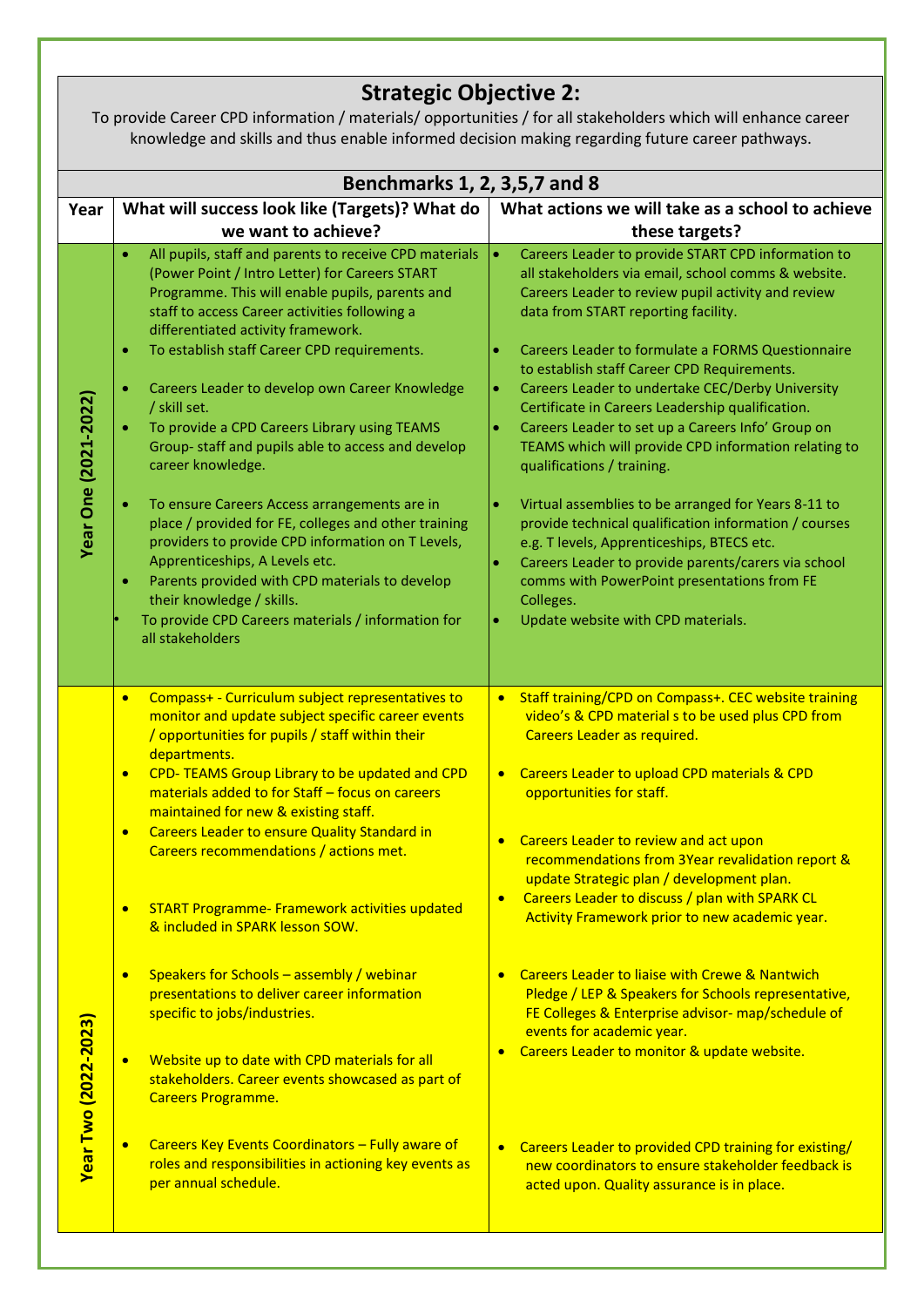|                   | Careers CPD Library updated and staff informed of<br>$\bullet$                                                                                                                                                                                                                                               | Careers Leader to maintain and update library of<br>۰                                                                                                                     |
|-------------------|--------------------------------------------------------------------------------------------------------------------------------------------------------------------------------------------------------------------------------------------------------------------------------------------------------------|---------------------------------------------------------------------------------------------------------------------------------------------------------------------------|
|                   | CPD opportunities / training updates.<br>Careers Link Governor - completed careers training<br>$\bullet$<br>modules - CEC, up to speed with local & national<br>career landscape / government policies related to<br>careers. Regular meetings with Careers Leader to<br>monitor/evaluate Careers Programme. | careers materials.<br>Termly meeting with link Governor - review Compass+<br>$\bullet$<br>review of Careers Programme / Quality Assurance<br>review.                      |
|                   | All learners are updating their START careers profile<br>$\bullet$<br>on a termly basis and START data analysis shows<br>activities completed as per START Activity<br>Framework.                                                                                                                            | START activities completed in SPARK lessons as<br>$\bullet$<br>per schedule & at home.                                                                                    |
|                   | Speakers for Schools – presentations / activities<br>$\bullet$<br>delivered as per schedule.                                                                                                                                                                                                                 | Speakers for Schools - schedule of<br>presentations/events in place at start of new<br>academic year.                                                                     |
| $(2023 - 2024)$   | Compass + - Subject representatives monitoring and<br>$\bullet$<br>updating their subject specific activities events for<br>pupils. Subject representative confident in<br>maintaining Compass+ platform for their specific                                                                                  | Careers Leader to update / review CPD<br>$\bullet$<br>information re Compass+ for subject<br>representatives.                                                             |
| <b>Year Three</b> | areas.<br>Careers Key Events Coordinators - Fully aware of<br>$\bullet$<br>roles and responsibilities in actioning key events as<br>per annual schedule.                                                                                                                                                     | Careers Leader to provided CPD training for<br>$\bullet$<br>existing/ new coordinators to ensure stakeholder<br>feedback is acted upon. Quality assurance is in<br>place. |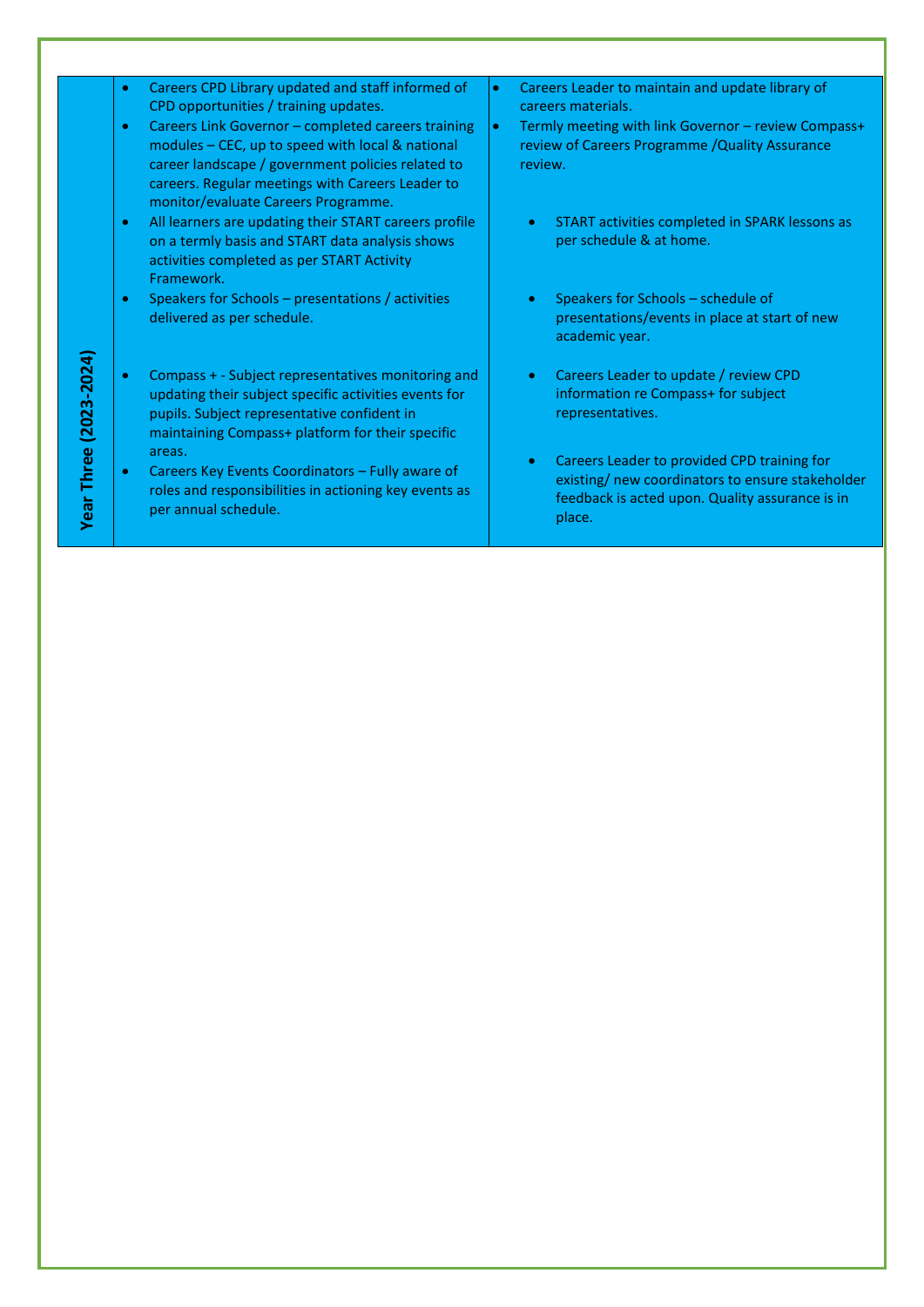|                             | <b>Strategic Objective 3:</b>                                                                                                                                                                                               |                                                                                                                                                                        |  |  |  |  |
|-----------------------------|-----------------------------------------------------------------------------------------------------------------------------------------------------------------------------------------------------------------------------|------------------------------------------------------------------------------------------------------------------------------------------------------------------------|--|--|--|--|
|                             | To continue to build upon and increase a group / network of career partners from various industries, education<br>providers, training organisations and careers providers who will provide expert careers advice, training, |                                                                                                                                                                        |  |  |  |  |
|                             | opportunities for pupils to develop their career pathways. Partners will work and engage in Shavington Academy                                                                                                              |                                                                                                                                                                        |  |  |  |  |
|                             | Careers Key Events, subject areas, transition to post 16 courses and technical qualifications.                                                                                                                              |                                                                                                                                                                        |  |  |  |  |
|                             | Benchmarks 1, 2, 3, 4, 5, 6, 7 and 8                                                                                                                                                                                        |                                                                                                                                                                        |  |  |  |  |
| Year                        | What will success look like (Targets)? What do                                                                                                                                                                              | What actions we will take as a school to achieve                                                                                                                       |  |  |  |  |
|                             | we want to achieve?                                                                                                                                                                                                         | these targets?                                                                                                                                                         |  |  |  |  |
|                             | Career Key Events to be re-introduced following<br>$\bullet$<br>Covid-19 restrictions.<br>FE Colleges & other partners to deliver virtual<br>$\bullet$<br>assemblies to Years 8-11 with focus on technical                  | All Year 10 learners to take part in Employer Interview<br>Conference, Work Experience and Secondary College<br>events.                                                |  |  |  |  |
|                             | qualifications a post 16 training opportunities $-$ T-<br>Levels, Apprenticeships etc.                                                                                                                                      | Careers Leader to invite FE & partners to deliver virtual<br>$\bullet$<br>assemblies to Years 8-11                                                                     |  |  |  |  |
|                             | Curriculum Areas to complete Careers Audit -<br>$\bullet$<br>linking subjects with career activities/evets.                                                                                                                 | CL's providing links with subject SOW and career<br>$\bullet$<br>links/events.                                                                                         |  |  |  |  |
| <b>Year One (2021-2022)</b> | Industry specific virtual webinar presentation s to<br>$\bullet$<br>be offered / provided to relevant year group<br>cohorts.                                                                                                | Careers Leader to forward webinar information to<br>whole year group cohorts and parents via school<br>comms to inform of webinar events.                              |  |  |  |  |
|                             | START programme activities - pupils learning<br>$\bullet$<br>about local & national industries and jobs - LMI.                                                                                                              | Pupils following START activity framework of activities.                                                                                                               |  |  |  |  |
|                             | Learners in Year 10 to have completed a work<br>$\bullet$<br>experience by the end of the year and obtained a                                                                                                               | Work Experience Coordinator to organize and plan<br>event for Year 10 cohort- meetings with Careers                                                                    |  |  |  |  |
|                             | meaningful experience of a workplace.<br>Visit to FE College for Year 10 cohort.<br>۰                                                                                                                                       | Leader to check progress.<br>Arrange with local FE/Universities to visit school<br>٠<br>and/or learners to visit their sites to experience what<br>they have to offer. |  |  |  |  |
|                             | Future Fair Key event- pupils developing career<br>$\bullet$                                                                                                                                                                | Annual School Careers Fair where local business,<br>$\bullet$                                                                                                          |  |  |  |  |
|                             | knowledge / skills and developing specific LMI.                                                                                                                                                                             | training providers and further and higher education<br>providers will engage with Year 7-11 pupils. The types<br>of employers who attend will reflect LMI.             |  |  |  |  |
|                             | Each subject area to have established a link with a<br>$\bullet$<br>local business and to have developed their own                                                                                                          | Compass+ subject coordinator update platform with<br>$\bullet$<br>planned events.                                                                                      |  |  |  |  |
|                             | project/collaborative work to engage learners.                                                                                                                                                                              | All Year 10 students to complete a week's work                                                                                                                         |  |  |  |  |
| <b>Year Two (2022-2023)</b> | All students in Year 10 to have completed a work<br>$\bullet$<br>experience by the end of the year and obtained a<br>meaningful experience of a workplace.                                                                  | placement in summer term 2023 and to record this<br>encounter using Compass+ / START Programme-<br>meaningful encounters.                                              |  |  |  |  |
|                             | All Year 10 & 11 learners have engaged with<br>$\bullet$                                                                                                                                                                    | Careers Leader / AHT / Year 11 Pastoral Leader /<br>$\bullet$                                                                                                          |  |  |  |  |
|                             | colleagues from local FE/Training<br>Providers/University and explored future                                                                                                                                               | Curriculum Leaders to work with a local university in<br>order to plan opportunities for Year 10 learners to                                                           |  |  |  |  |
|                             | pathways linked to their interests.                                                                                                                                                                                         | engage with a local university.                                                                                                                                        |  |  |  |  |
|                             | All Year 10 & 11 learners to have had the<br>$\bullet$                                                                                                                                                                      | Visits and virtual events with further education,<br>$\bullet$                                                                                                         |  |  |  |  |
|                             | opportunity to meet with local further education<br>providers, apprenticeship providers and training<br>providers to explore future pathways.                                                                               | apprenticeship and training providers.                                                                                                                                 |  |  |  |  |
|                             | Each curriculum area has established links with a<br>$\bullet$                                                                                                                                                              | Continue to create links with local businesses in order<br>$\bullet$                                                                                                   |  |  |  |  |
| Year Three (2023-2024)      | range of businesses that they are using on a regular<br>basis to support curriculum delivery.                                                                                                                               | to link these with curriculum areas. Teachers/other<br>staff need time horder to engage with these businesses                                                          |  |  |  |  |
|                             |                                                                                                                                                                                                                             | and to have time to plan collaborative links.                                                                                                                          |  |  |  |  |
|                             |                                                                                                                                                                                                                             | Survey each curriculum area in order to establish what<br>$\bullet$<br>links have been created already and how successful                                              |  |  |  |  |
|                             |                                                                                                                                                                                                                             | these links have been- Careers subject audits to be                                                                                                                    |  |  |  |  |
|                             |                                                                                                                                                                                                                             | reviewed / evaluated by CL's and Careers Leader.                                                                                                                       |  |  |  |  |
|                             | Compass+ updated by subject coordinator on a<br>$\bullet$                                                                                                                                                                   | Careers Leader to monitor Compass+ platform /<br>$\bullet$                                                                                                             |  |  |  |  |
|                             | regular basis to showcase pupil career activities<br>measured against GATSBY Benchmarks.                                                                                                                                    | activity plan to ensure subject areas are providing<br>career-based opportunities for pupils.                                                                          |  |  |  |  |
|                             |                                                                                                                                                                                                                             |                                                                                                                                                                        |  |  |  |  |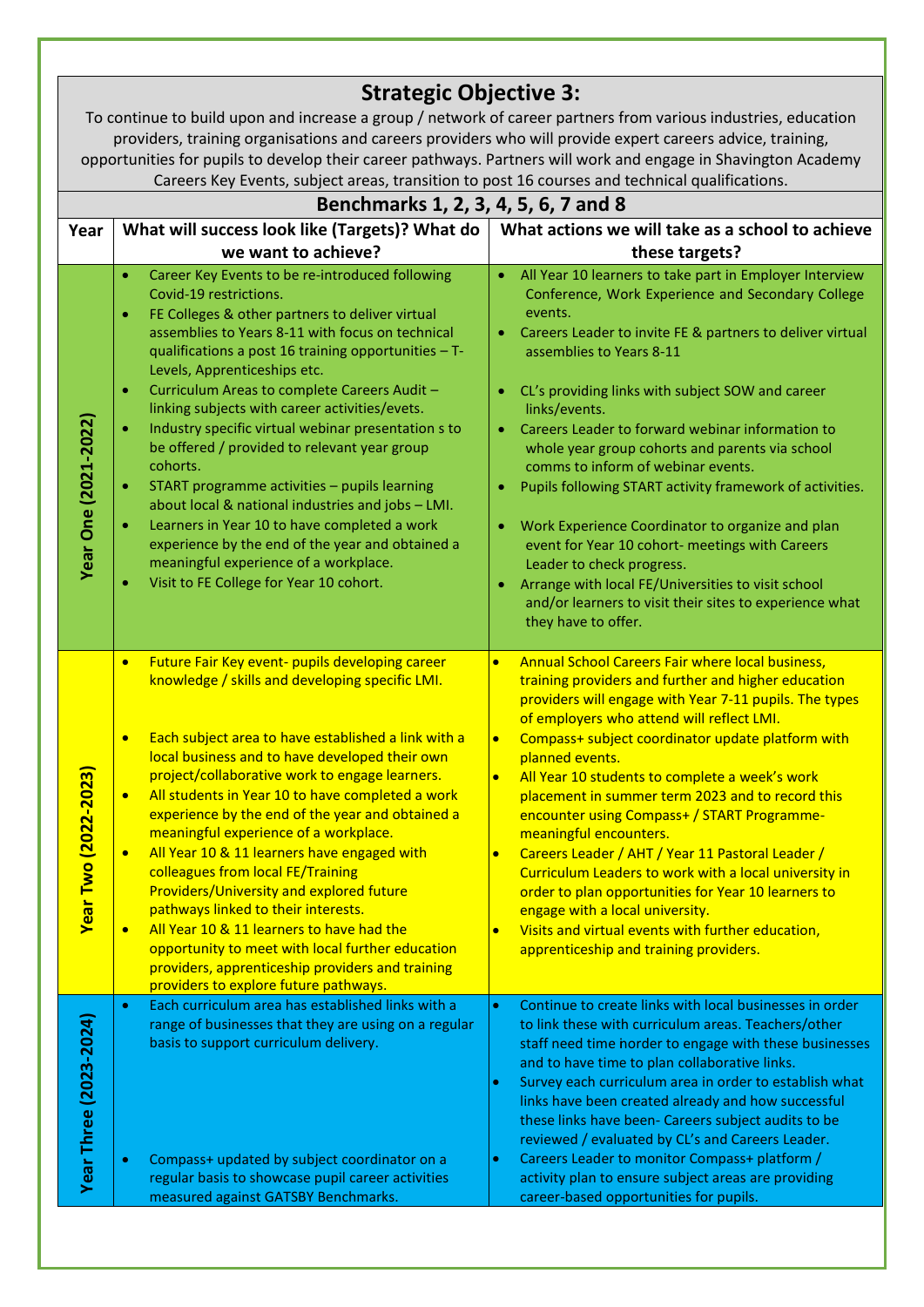## **Careers at Shavington Academy**

## **Current Position Summary – January 2021 Compass+ Review**

The evaluation of our current summary is based on mapping our provision against the Gatsby Benchmarks by using the Careers & Enterprise Company's COMPASS + tool.

## **Areas of Strength**

• In light of Covid -19 restrictions and Risk Assessment, the academy has performed well against national standards when mapped against the Gatsby Benchmarks using the Career and Enterprise Company's COMPASS + tool. As Covid-19 restrictions begin to ease we anticipate a full Careers Programme to be implemented in the near future. Again, this would be subject to Covid-19 possible restrictions / Government guidelines.

| <b>Benchmark</b>                                    | % of the<br>assessment areas<br>in Benchmark<br>achieved<br>(January 2022) | % of the<br>assessment areas<br>in Benchmark<br>achieved<br>(October 2021) | % of schools<br>nationally<br>meeting this<br>Benchmark (2020) |
|-----------------------------------------------------|----------------------------------------------------------------------------|----------------------------------------------------------------------------|----------------------------------------------------------------|
| 1: A stable careers programme                       | 100%                                                                       | 70%                                                                        | 27%                                                            |
| 2: Learning from career & labour market information | 100%                                                                       | 100%                                                                       | 52%                                                            |
| 3: Addressing the needs of each student             | 90%                                                                        | 90%                                                                        | 25%                                                            |
| 4: Linking curriculum learning to careers           | 100%                                                                       | 100%                                                                       | 45%                                                            |
| 5: Encounters with employers and employees          | 100%                                                                       | 100%                                                                       | 58%                                                            |
| 6: Encounters of workplace                          | 100%                                                                       | 100%                                                                       | 52%                                                            |
| 7: Encounters with further & higher education       | 85%                                                                        | 70%                                                                        | 30%                                                            |
| 8: Personal Guidance                                | 100%                                                                       | 100%                                                                       | 61%                                                            |

- Quality in Careers Standard with all Gatsby Bendmarksin May 2018. This is due to be revisited in May 2022.
- Careers Leader is working towards the CEC/ Derby University Certificate in Careers Leadership qualification.
- The careers team consists of the Careers link Governor, AHT Line Manager of Careers, Careers Leader who is also a member of the ELT and careers coordinators x2, Independent Careers Advisor from Change in Education Company.
- Each curriculum leader has completed a Subject Careers Audit linking careers information with subject SOW / planned activities.
- Re-introduction of Careers START profile Careers activity platform for ALL pupils at Shavington Academy. Activity framework schedule in place for each Year Group. Parents/carers informed and CPD materials provided to support parents/pupils.
- Shavington academy has maintained has maintained low NEET (Not in Education, Employment or Training).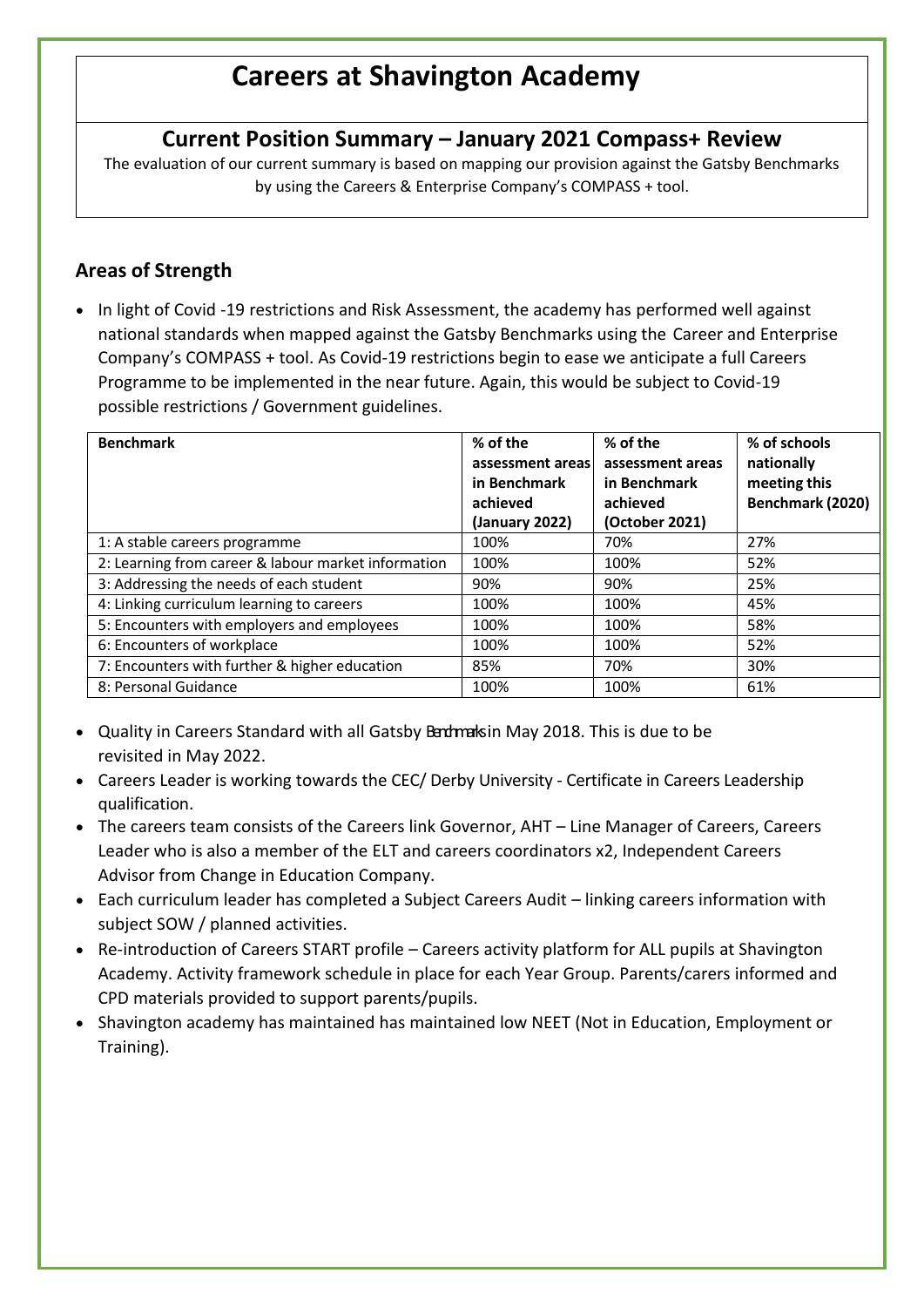## **Destination Data**

## **Destinations- Post Shavington Academy 2020-21**

| Cheshire College south &        | 125 | 77% |
|---------------------------------|-----|-----|
| West                            |     |     |
| <b>Newcastle College</b>        | 4   | 2%  |
| <b>Armed Forces</b>             |     | 1%  |
| <b>Reaseheath College</b>       | 18  | 11% |
| Brine Leas 6 <sup>th</sup> Form | 7   | 4%  |
| Apprenticeships                 | 4   | 2%  |
| <b>Other Colleges</b>           | Δ   | 2%  |
| <b>NEET</b>                     |     | 1%  |

## **Destinations- post Shavington Academy 2020-21**

- Cheshire College South & West Newcastle College
- **Armed Forces**
- Reaseheath College
- Apprenticeships
- Brine Leas 6th Form

**Other Colleges** 

 $\blacksquare$  NEET

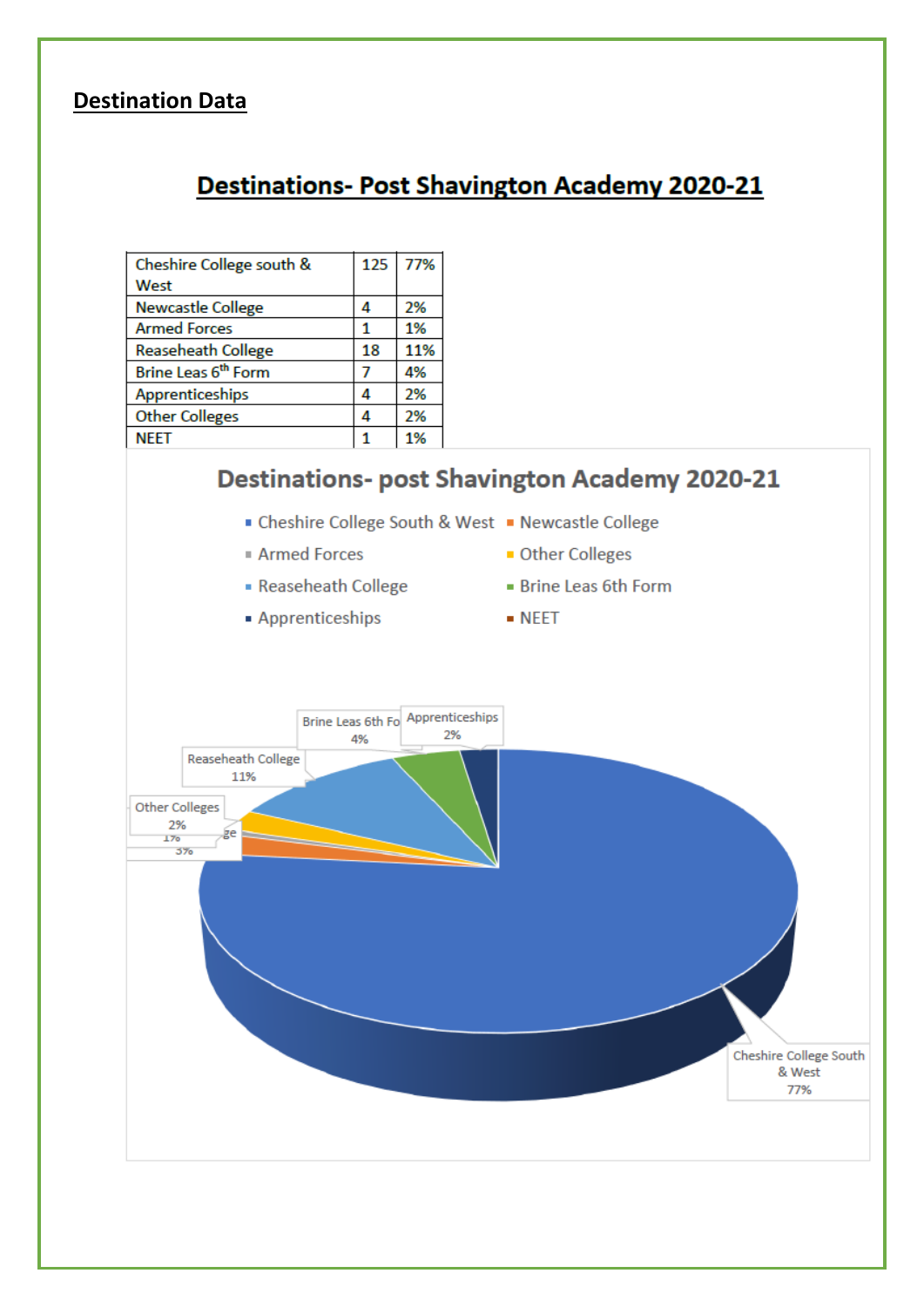## **Destination Data Post Shavington Academy 2019-20**

| <b>CCS&amp;W</b>      | 54  | 50%  |
|-----------------------|-----|------|
| Sandbach High         | 5   | 5%   |
| <b>Brine Leas</b>     | 12  | 11%  |
| Reaseheath<br>College | 14  | 13%  |
| Newcastle College     | 5   | 5%   |
| Sir John Deane's      | 3   | 3%   |
| Other Colleges        | 4   | 4%   |
| Apprenticeships       | 10  | 9%   |
|                       | 107 | 100% |





- Our destination data shows consistently low number of learners become NEET (Not in Employment, Education or Training).
- Working with LA to provide data as above and Youth Support Team to target those pupils we feel are most at risk of becoming NEET. The LA's Journey First Programme will help support our most vulnerable pupils and avoid the risk of becoming NEET.
- Please note further previous years Destination Data is available upon request.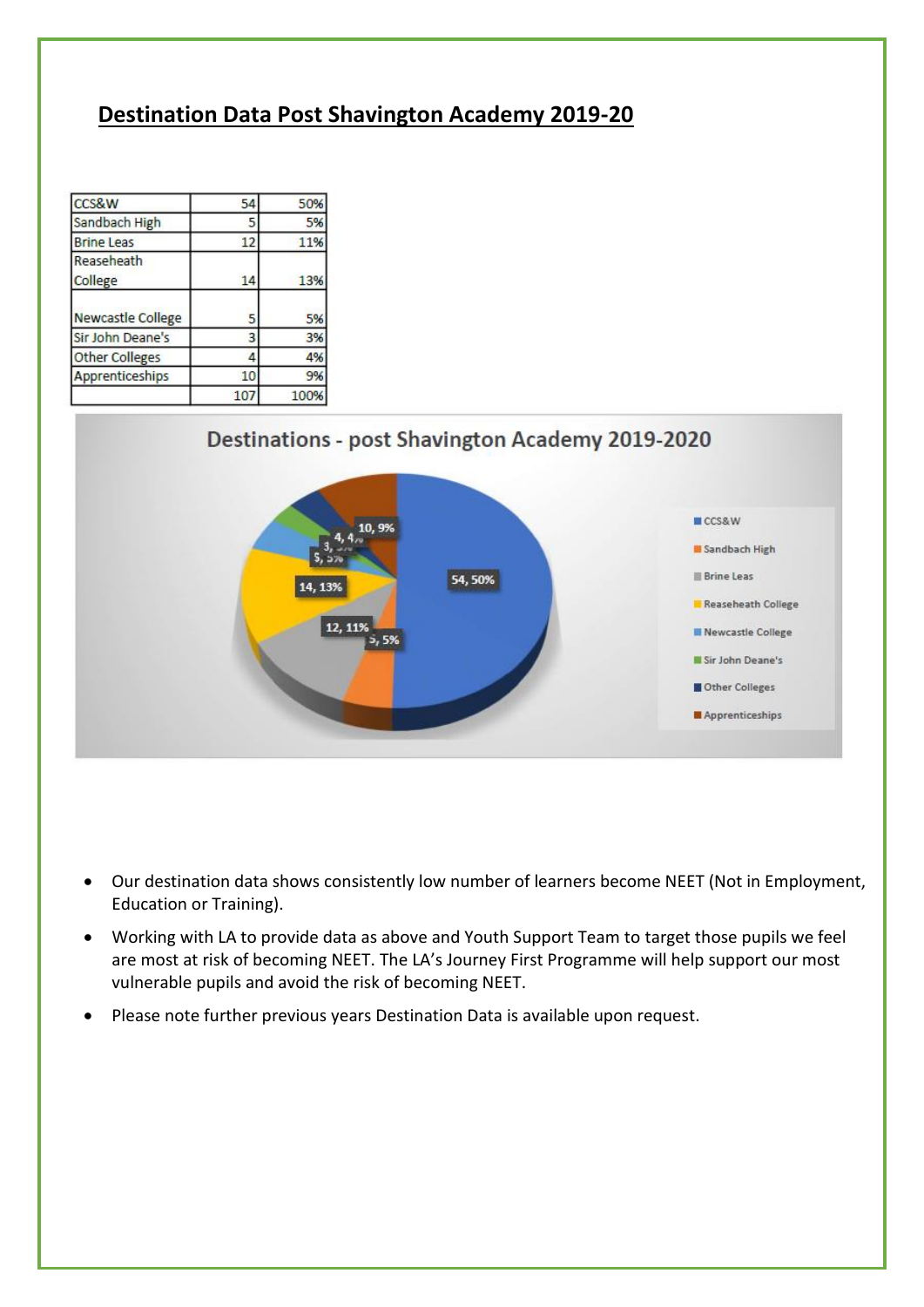## **Areas for Development (Shavington Academy Careers Improvement Plan 2021-22)**

| <b>Objectives</b>                                                               | <b>Actions and Timescales</b>                                                                                                                                                                                                                                       | <b>Success Criteria</b>                                                                                                                                                                                                                                                                                                                                                                                                                                                        |
|---------------------------------------------------------------------------------|---------------------------------------------------------------------------------------------------------------------------------------------------------------------------------------------------------------------------------------------------------------------|--------------------------------------------------------------------------------------------------------------------------------------------------------------------------------------------------------------------------------------------------------------------------------------------------------------------------------------------------------------------------------------------------------------------------------------------------------------------------------|
|                                                                                 | To develop work-related learning providers within the<br>local area, liaising with LEP / CEC advisor / Link Governor<br>which will enable develop pupils' careers knowledge and<br>skills.                                                                          | A diverse range of local industry /<br>business' and FE providers and trainers<br>are identified and added to our current<br>portfolio.                                                                                                                                                                                                                                                                                                                                        |
| <b>Further</b><br>development<br>of the Careers<br>and                          | To develop career CPD materials, training opportunities<br>for both Staff and pupils to develop career -based<br>knowledge and skills.                                                                                                                              | Following Staff / pupil / parent<br>questionnaire feedback & analysing<br>data received. All staff to receive up to<br>date and appropriate careers advice<br>and guidance in line with careers policy<br>and Gatsby Benchmarks. CPD materials<br>to be uploaded onto the Careers Info'<br><b>TEAMS Group.</b><br>Parents and carers also to be forwarded<br>CPD materials relating to New T-Level<br>qualifications, apprenticeships and other<br>post 16 course information. |
| <b>Information</b><br>guidance                                                  | To ensure curriculum SOW / topics link with careers.<br>Focus of careers maintained within subject departments<br>and whole school.                                                                                                                                 | Curriculum subject careers audits to<br>advise / show links with subjects and<br>careers.                                                                                                                                                                                                                                                                                                                                                                                      |
| programme<br>across KS3 and<br><b>KS4.</b>                                      | Re-introduction of Careers START Profile tool. New activity<br>framework to be introduced for each Year Group and<br>differentiated appropriately.                                                                                                                  | START Programme re-introduced and<br>package in place. Career activity<br>framework in place. Parents/carers<br>informed and CPD materials provided<br>to support both Staff and parents.                                                                                                                                                                                                                                                                                      |
|                                                                                 | To ensure Career Key Events are planned, scheduled, are<br>meaningful and support pupils career developments,<br>aspirations and knowledge.                                                                                                                         | Career Key Event Coordinators in place,<br>CPD provided to and meetings with<br>Careers Leader to ensure events are<br>actioned.                                                                                                                                                                                                                                                                                                                                               |
|                                                                                 | Continue to raise aspirations of all learners with specific<br>emphasis on enhancement, engagement and careers to<br>ensure that all learners aim high and fulfil their potential                                                                                   | All pupils receive quality age-<br>appropriate careers advice and guidance<br>in line with careers policy and Gatsby<br>Foundation Benchmarks.<br>- Destination data analysis shows that<br>the programme is effective- NEET figure<br>for 2021 was $1\%$ (1 x pupil).                                                                                                                                                                                                         |
|                                                                                 | Level 6 Independent Careers Advisor and member of CDI,<br>to be contracted from Change in Education Training<br>provider. Schedule of day sessions to be booked (25 days),<br>to meet on a 1-1 basis with pupils & provide independent<br>and expert career advice. | - All year 11 pupils are well informed of<br>career pathways and choices through<br>partnerships with FE/HE institutions,<br>local businesses and industry.<br>- All pupils receive quality age-<br>appropriate careers advice and<br>guidance in line with careers policy and<br>Gatsby Benchmarks.                                                                                                                                                                           |
| To support the<br>transition of<br>Year 11 pupils<br>into Post-<br>16 pathways. | To ensure that all current Y11 have identified and applied<br>for a Post -16 pathway.                                                                                                                                                                               | - All Yr11 pupils have identified a<br>Post 16 destination and secured a pre-<br>exam result offer. Careers Leader to<br>provide SLT & LA with all Y11<br>destination data/commentary.<br>Careers Leader will meet / contact year<br>11 pupils & phone calls to parents /<br>carers.                                                                                                                                                                                           |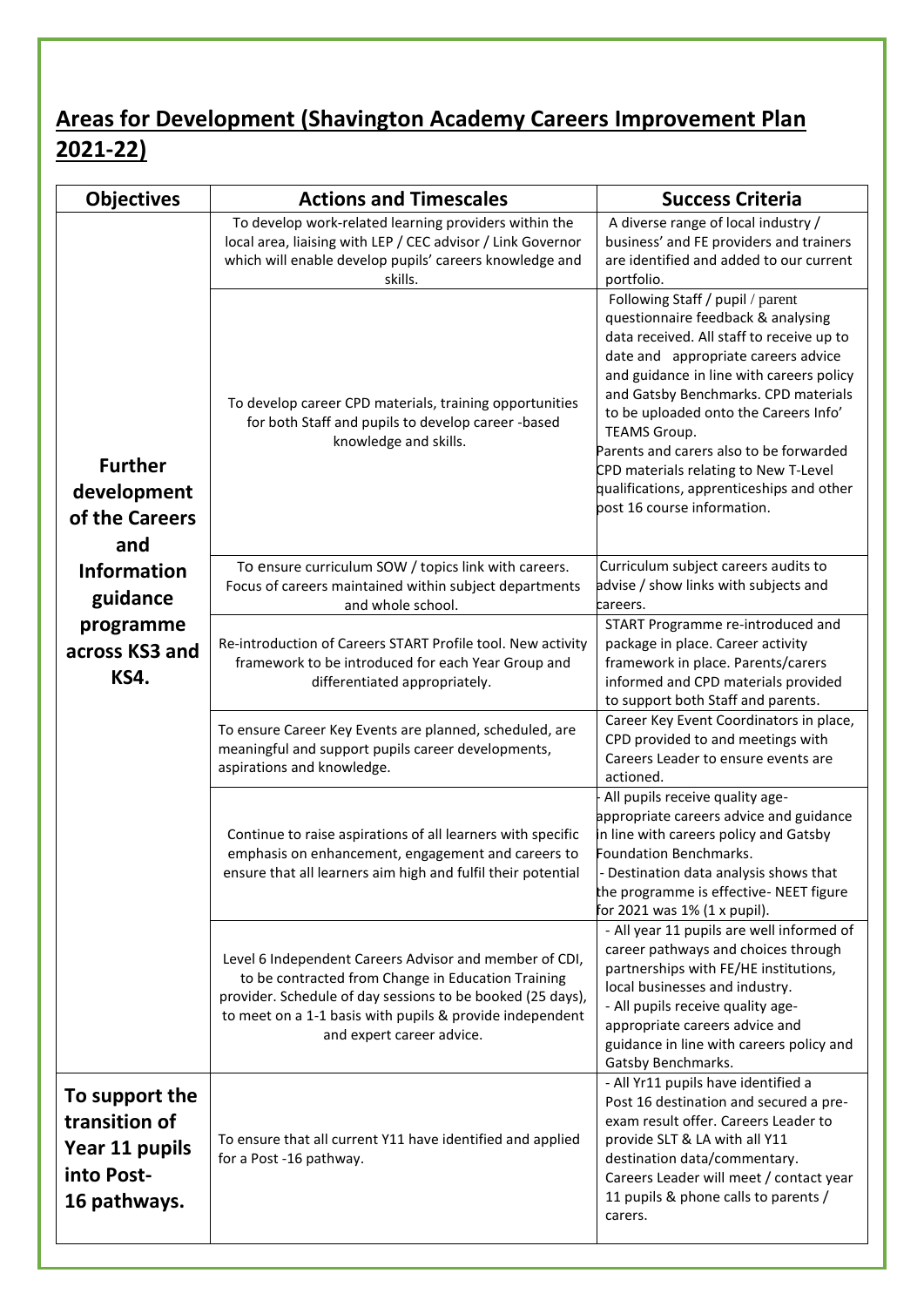## **Provider Access Policy**

#### **Aims**

This policy statement aims to set out Shavington Academy's arrangements for managing the access of education and training providers to learners for the purpose of giving them information about their offer. This access policy is in line with 'The Baker Clause- 2018' – see academy website for further details.

It sets out:

- Procedures in relation to requests for access
- Details of premises or facilities to be provided to a person who is given access

#### **Statutory requirements**

Schools are required to ensure that there is an opportunity for a range of education and training providers to access students in years 7 to 11 for the purposes of informing them about approved technical education, qualifications or apprenticeships- Baker Clause- 2018

Schools must also have a policy statement that outlines the circumstances in which education and training providers will be given access to these students.

This is outlined in section 42B of the [Education Act 1997.](https://www.legislation.gov.uk/ukpga/1997/44/section/42B)

This policy shows how our school complies with these requirements.

### **Learner entitlement**

All learners in years 8-11 at Shavington Academy are entitled to:

- Find out about technical education qualifications and apprenticeship opportunities, as part of our careers programme which provides information on the full range of education and training options available at each transition point
- Hear from a range of local providers about the opportunities they offer, including technical education and apprenticeships
- Understand how to make applications for the full range of academic and technical courses

#### **Management of provider access requests procedure**

A provider wishing to request access should contact

| All   | Mr            |        | Careers   01270 260717 | jclark@shavington.academy |
|-------|---------------|--------|------------------------|---------------------------|
| Years | John<br>Clark | Leader |                        |                           |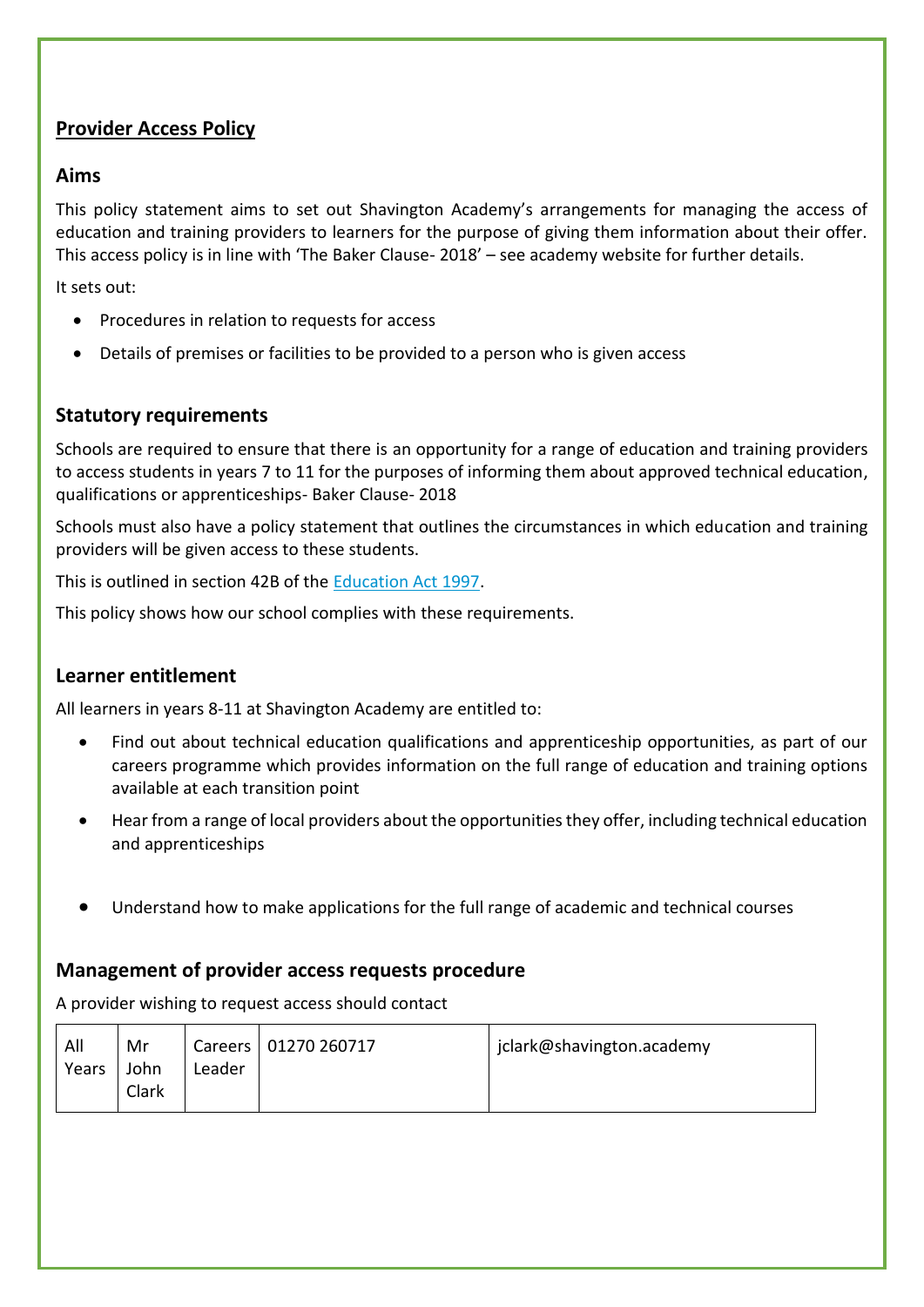## **Opportunities for access**

A number of events, integrated into our careers programme, will offer providers an opportunity to come into school to speak to students and/or their parents/carers:



**SHAVINGTON ACADEMY** 

"Together we enjoy, aspire, create & achieve"



## **Shavington Academy**

## **Careers Provision 2021-22**

| lear Group | <b>Autumn Term</b>                                                                                                                                                         | <b>Spring Term</b>                                                                                                                                                                                                                                                                                                       | <b>Summer Term</b>                                                                                                                      |
|------------|----------------------------------------------------------------------------------------------------------------------------------------------------------------------------|--------------------------------------------------------------------------------------------------------------------------------------------------------------------------------------------------------------------------------------------------------------------------------------------------------------------------|-----------------------------------------------------------------------------------------------------------------------------------------|
| 7          | Transition/Induction: Skills and development of<br>adapting to life at Shavington Academy.<br>SPARK Lessons-Living in the wider world.<br>Introduction to START Programme. | Futures Fair - to be re-scheduled to October 2022<br>Start Programme Development- using the features of<br>the START programme to enhance careers<br>information                                                                                                                                                         | Careers assembly-Transferable skills.<br>SPARK lessons-Living in the wider work<br>START Programme Development.                         |
| 8          | Start Programme Development- using the<br>features of the START programme to enhance<br>careers information.<br>SPARK lessons- Living in the wider world.                  | Futures Fair - to be re-scheduled to October 2022<br>SPARK Lessons-Living in the wider world.<br>Start Programme Development- using the features of<br>the START programme to enhance careers<br>information.<br>Careers Assembly- FE Colleges; T Levels,<br>apprenticeships, technical qualifications - Baker<br>Clause | SPARK Lessons-Living in the wider worl<br>Start Programme Development- using th<br>of the START programme to enhance cc<br>information. |
| 9          | SPARK Lessons- Living in the wider world<br>Start Programme Development- using the<br>features of the START programme to enhance<br>careers information.                   | Futures Fair - to be re-scheduled to October 2022<br>Option Evening<br>SPARK Lessons-Living in the wider world<br>Careers Assembly- FE Colleges; T Levels,<br>apprenticeships, technical qualifications - Baker<br>Clause                                                                                                | Start Programme Development- using th<br>of the START programme to enhance co<br>information.                                           |
| 10         | <b>Interview Conference Assembly</b><br>External Assemblies - Destinations<br>(FE/Apprenticeships/T levels/Training)                                                       | Futures Fair - to be re-scheduled to October 2022<br><b>Interview Conference Event</b><br>Independent Careers Advisor Meetings                                                                                                                                                                                           | Work Experience Week.<br>Secondary College- 2 Days                                                                                      |

|    |                                                                                                                                                                          | Careers Assembly- FE Colleges; T Levels,<br>apprenticeships, technical qualifications - Baker<br>Clause<br>SPARK lessons-Living in the wider world.                  |                              |
|----|--------------------------------------------------------------------------------------------------------------------------------------------------------------------------|----------------------------------------------------------------------------------------------------------------------------------------------------------------------|------------------------------|
| 11 | External Assemblies - Destinations<br>(FE/Apprenticeships/T levels/Further Training)<br>Independent Careers Advisor Meetings<br>SPARK Lessons- Living in the wider world | Futures Fair- to be re-scheduled to October 2022<br>Independent Careers Advisor Meetings<br>SPARK Lessons- Living in the wider world<br>FE Applications / Interviews | FE Applications / Interviews |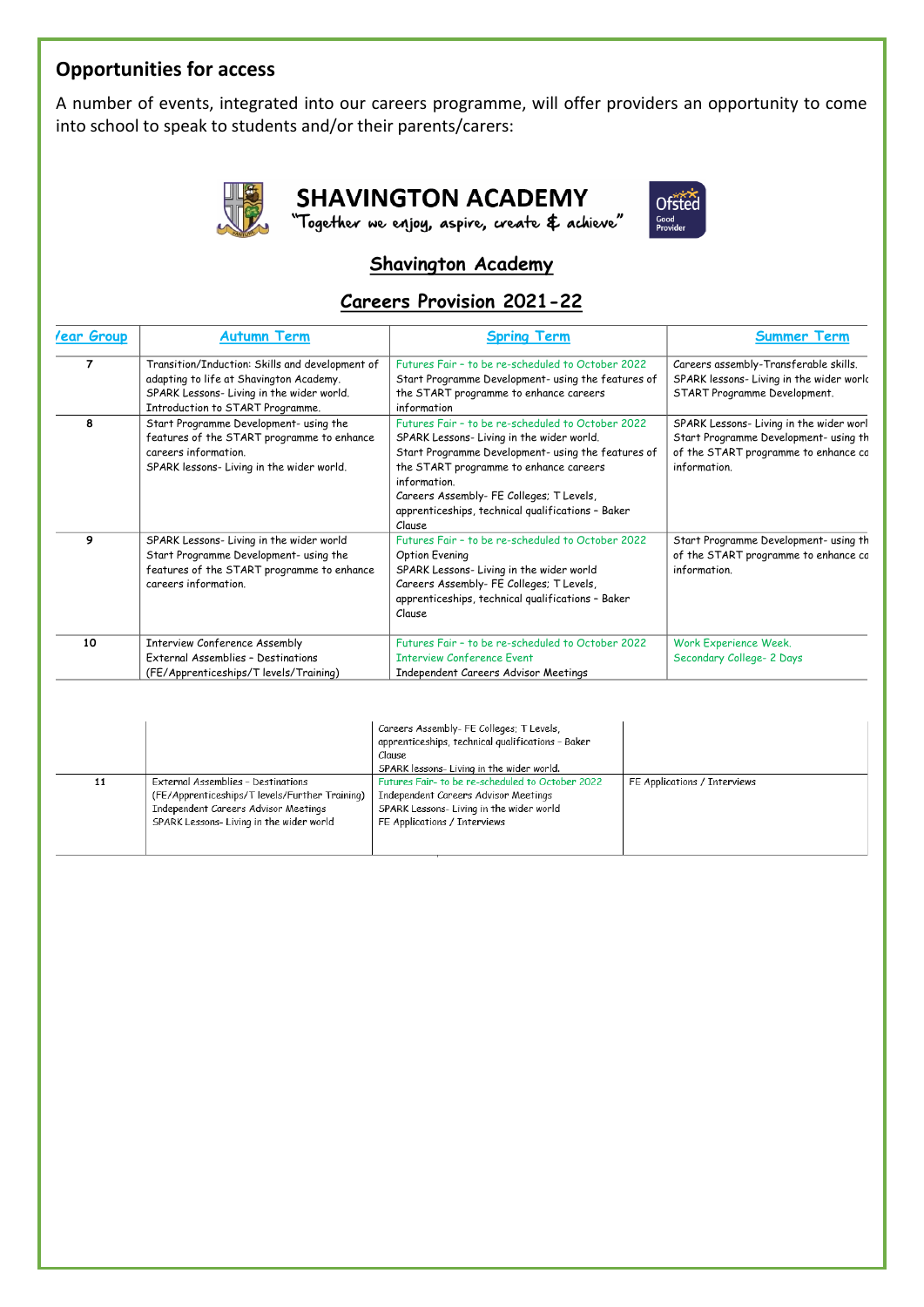#### **CAREERS EVENTS ARE SUBJECT TO GOVERNMENT / PUBLIC HEALTH ENGLAND COVID-19 GUIDELINES. WE WILL ALSO ADEHERE TO SHAVINGTON ACADEMY'S RISK ASSESSMENT TO ENSURE THE HEALTH AND SAFETY OF ALL STAKEHOLDERS.**



## **Futures Fair - October 2022**

The futures fair is an event that we run in house here at Shavington Academy. It involves a large number of potential employers coming in to the Academy to set up a stall, and then we allow all students to access these employers face to face to ask questions, gather important information and find out about a range of career opportunities. This is a great opportunity for our students to get information and guidance from employers in The field they are interested in.

**YEAR GROUP: ALL YEARS**

**DURATION: 1 DAY**

**STAFF: KAP/JOC**



**YEAR GROUP: YR 10**

**DURATION: 2 days**

**STAFF: KAP YR 10 TUTORS**